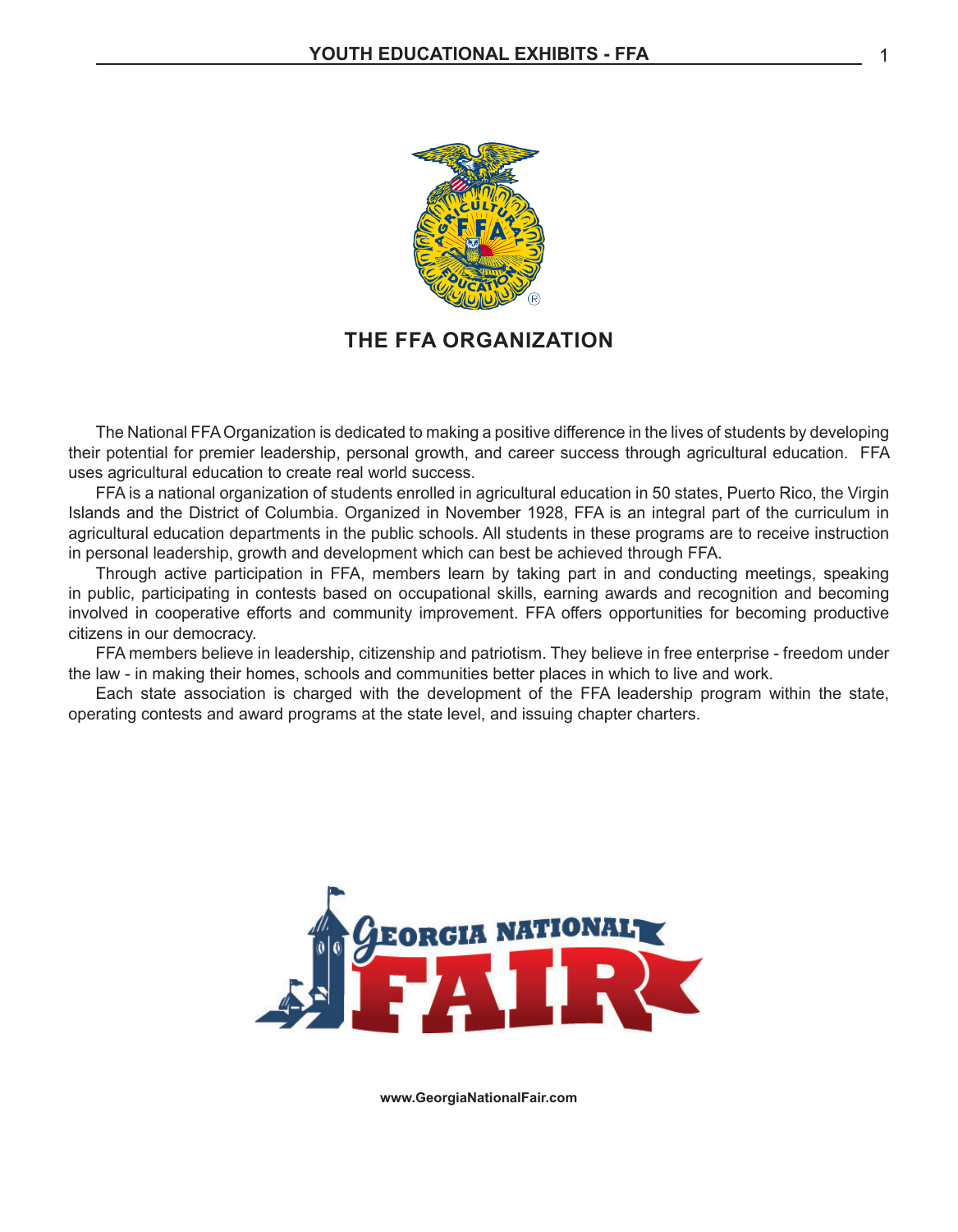#### Enter online at www.GeorgiaNationalFair.com **(https://www.georgianationalfair.com/p/georgialiving/youth) by September 21, 2022.**

#### **Advisors must email contests@gnfa.com to obtain required password, which must be obtained by Sept. 19, 2022. Late entries will not be processed.**

Chapter events must be entered in the club name; individual events must be entered in the student's name. Substitutions are not allowed.

**Exhibitors will be required to turn in a copy of their online registration confirmation to check-in for competitions.**

#### **FFA RULES**

#### **ALL EXHIBITORS ARE REQUIRED TO READ AND ABIDE BY THE GEORGIA NATIONAL FAIR GENERAL RULES AND REGULATIONS. PLEASE NOTE: IT IS YOUR RESPONSI-BILITY TO READ AND UNDERSTAND THE RULES. IF YOU HAVE QUESTIONS, YOU MAY CERTAINLY EMAIL US AT CONTESTS@GNFA.COM. PLEASE HELP US PREVENT ENTRY DISQUALIFICATIONS.**

1. Open to all bona fide FFA members in the state of Georgia. Entries may be made as individuals or teams of two, but must be submitted through the club advisor. Projects completed by more than two students must be entered as Chapter projects.

2. Students who graduated last year are eligible to enter work completed in their senior year. Exceptions: Dendrology Notebooks and any contest requiring the student's presence at the Fair.

3. All projects **worthy** of a ribbon will be placed in either the "Blue Ribbon", "Red Ribbon" or "White Ribbon" group when judged.

4. Please check each section for points assigned, for Champion and Reserve Champion awards and for Superior Chapter award information. Champion and Reserve Champion, where offered, will be chosen from blue ribbon winners only.

5. Premiums will be offered in all classes and will be paid on the basis of a point system (see sections for points available) and the money available. Except where noted otherwise, the standard premium will be 10 cents per point which is paid to the exhibitor.

6. NOTE: Due to increased administrative costs, for chapters/clubs that earn less than \$20 in cumulative premiums, the exhibitors who place will receive ribbons, but will not be issued a check.

7. All entries must remain on display until posted pickup days after the fair is over. Early removal of entries will result in forfeiture of any premium and disqualification from current and future competitions.

#### NEW FOR 2022

ONLINE REGISTRATION HAS CHANGED. You will still log in as your "club", but all contests will be entered in the Chapter/Club name.

When you add the exhibitor, you will enter the SCHOOL NAME in the first name field and FFA in the last name field. You will add all entries under this one exhibitor name.

All checks \$20 or more will be made out to the Chapter and the advisor/agent will be responsible for distributing funds to participants. Participant names must be entered in the Student Name field for each entry to be able to track premium awards.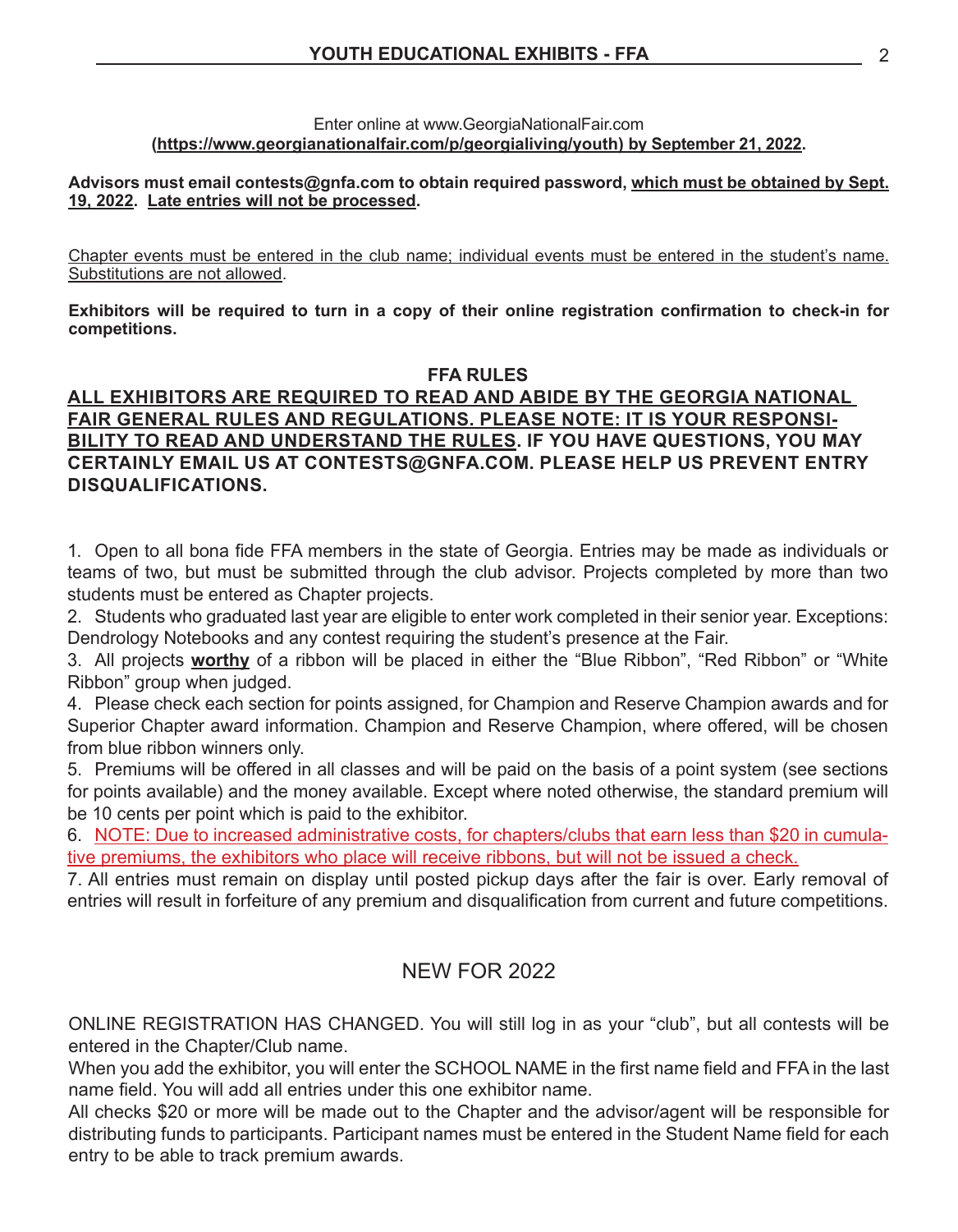# **GRAND CHAMPION FFA CHAPTER \$750**

The six Chapters placing in either Superior Champion or Reserve Superior Champion from the three divisions of FFA (Ag Mechanics, Horticulture and Forestry) will be eligible to compete for the Grand Champion FFA Chapter. The chapter accumulating the most eligible points will be declared the Grand Champion Chapter.

Co-Sponsored by

## **THE GEORGIA NATIONAL FAIR**

**• • • • • • • • • • • • • • • • • • • • • • • • • • • • •**

## **WALKER RHODES TRACTOR COMPANY**

**SZ NEW HOLLAND** 

**AGRICULTURE** 

Kuboto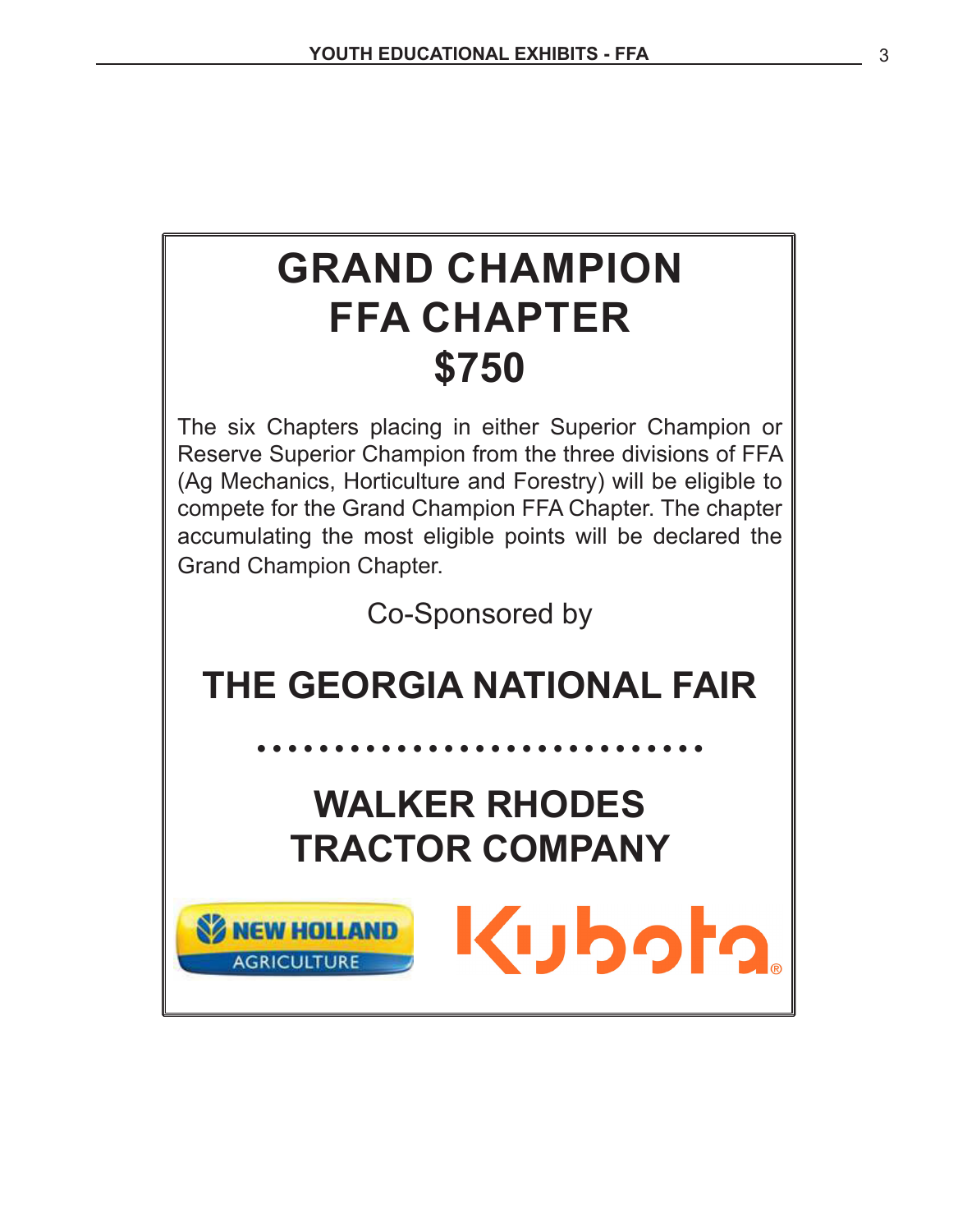## **Congratulations! 2021 Georgia National Fair FFA Superior Performance Award Winners**

*FFA Overall Superior Chapter Rutland High School*

*Ag. Mechanics Superior Chapter Perry Middle FFA*

*Ag. Mechanics Reserve Superior Chapter Rutland High FFA*

> *Forestry Superior Chapter Bleckley County High FFA*

*Forestry Reserve Superior Chapter Perry High FFA*

*Horticulture Superior Chapter Perry High FFA*

*Horticulture Reserve Superior Chapter Rutland High FFA*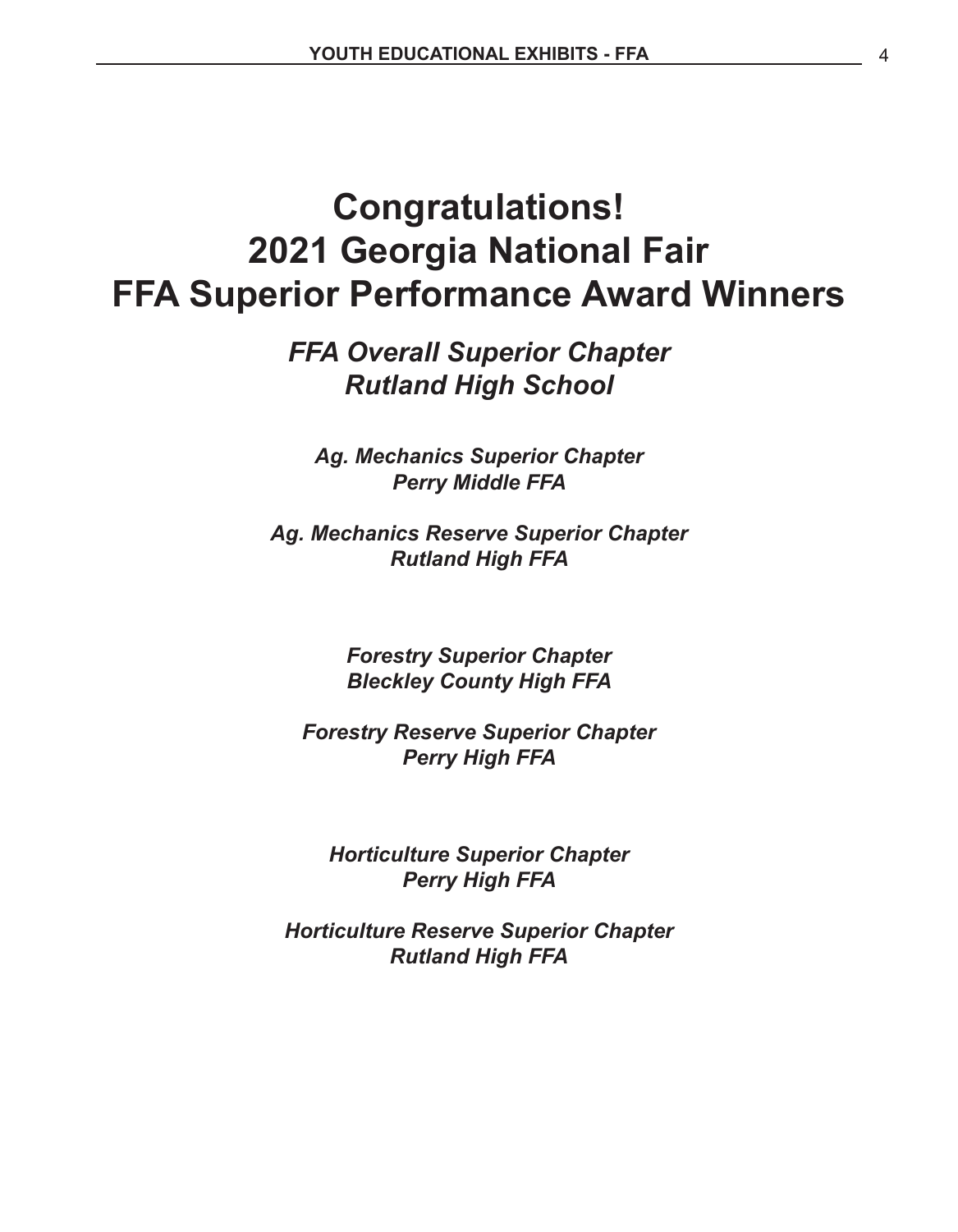### **AGRICULTURAL MECHANICS DEPARTMENT**

Enter online at www.GeorgiaNationalFair.com **(https://www.georgianationalfair.com/p/georgialiving/youth) by September 21, 2022.**

> **Arrival Time:** Thursday, September 29 - Saturday, October 1 (Weekdays 9:00 AM - 5:00 PM) (Saturday 10:00 AM - 3:00 PM) **\*NO SUNDAY DELIVERY**

**Release Time:** Tuesday, October 18, 12:00 PM - 8:00 PM Wednesday, October 19, 10:00AM - 4:00 PM & Saturday, October 22, 10:00AM - 3:00 PM

#### **THE FAIRGROUNDS CANNOT BE RESPONSIBLE FOR THE SAFETY OF EXHIBITS LEFT AFTER 3:00 PM OCTOBER 22. EXHIBITS LEFT AFTER THIS TIME BECOME PROPERTY OF THE FAIR AND MAY BE DISPOSED OF.**

#### **BRING ONLY FINISHED PROJECTS!**

**1. ALL EXHIBITORS ARE REQUIRED TO READ AND ABIDE BY THE GEORGIA NATIONAL FAIR GENERAL RULES AND REGULATIONS. PLEASE NOTE: IT IS YOUR RESPONSIBILITY TO READ AND UNDERSTAND THE RULES. IF YOU HAVE QUESTIONS, YOU MAY CERTAINLY EMAIL US AT CONTESTS@GNFA.COM. PLEASE HELP US PREVENT ENTRY DISQUALIFICATIONS.**

2. A TEACHER/ADVISOR/AGENT MUST BE PRESENT FOR DELIVERY AND PICKUP OF EXHIBITS.

3. **Exhibitors must be preregistered through the Georgia National Fair online entry system. Online entries must be received by September 21, 2022.** Advisors must email contests@gnfa.com to obtain required password, by Sept. 19, 2022. Password is required to register. **Late entries will not be processed. No substitution of students' names allowed.**

4. All projects must be completed, although accessories needed to make the exhibit functional are not necessary; i.e., hydraulic jack for a press.

5. Articles exhibited must have been constructed by FFA members either as a part of their agricultural mechanics instruction in agricultural education or as a part of their supervised agricultural experience program.

6. **No chapter may enter more than three of the same mechanics project.** EXAMPLE - a chapter may not enter 4 gun racks, 4 picnic tables, etc.

7. An article may be shown only once at the Georgia National Fair unless extensively modified. Article does not have to be constructed during the year it is exhibited.

8. All articles must be painted or properly treated, such as feeders, etc. All articles must be clean and in a presentable condition even though they may have been used. Articles designed to be hung must have hanging method attached (wire, bracket, etc.).

9. **If there is a question as to the proper category in which an article must be placed, please consult with the area teacher before preregistration.**

10. Scale model projects must represent off-site projects and must be fully documented with scaled plans, blueprints, work log, photographs, videos, etc.

11. Entries will be judged on the basis of workmanship, finish, design, strength, usefulness and suitability.

12. If a project is entered in the wrong division, it may be judged for a ribbon place, but will not be eligible for a Grand Champion or Reserve Champion ribbon. NOTE: Judges will make final determination of proper classification.

#### **Agricultural Mechanics Entry Guidelines**

SMALL - Projects that measure less than 3' in height, length or width will be classified as a small project. MEDIUM - Projects that measure 3'1" to 6' in height, length or width will be classified as a medium project. LARGE - Projects that measure 6'1" or larger will be classified as a large project.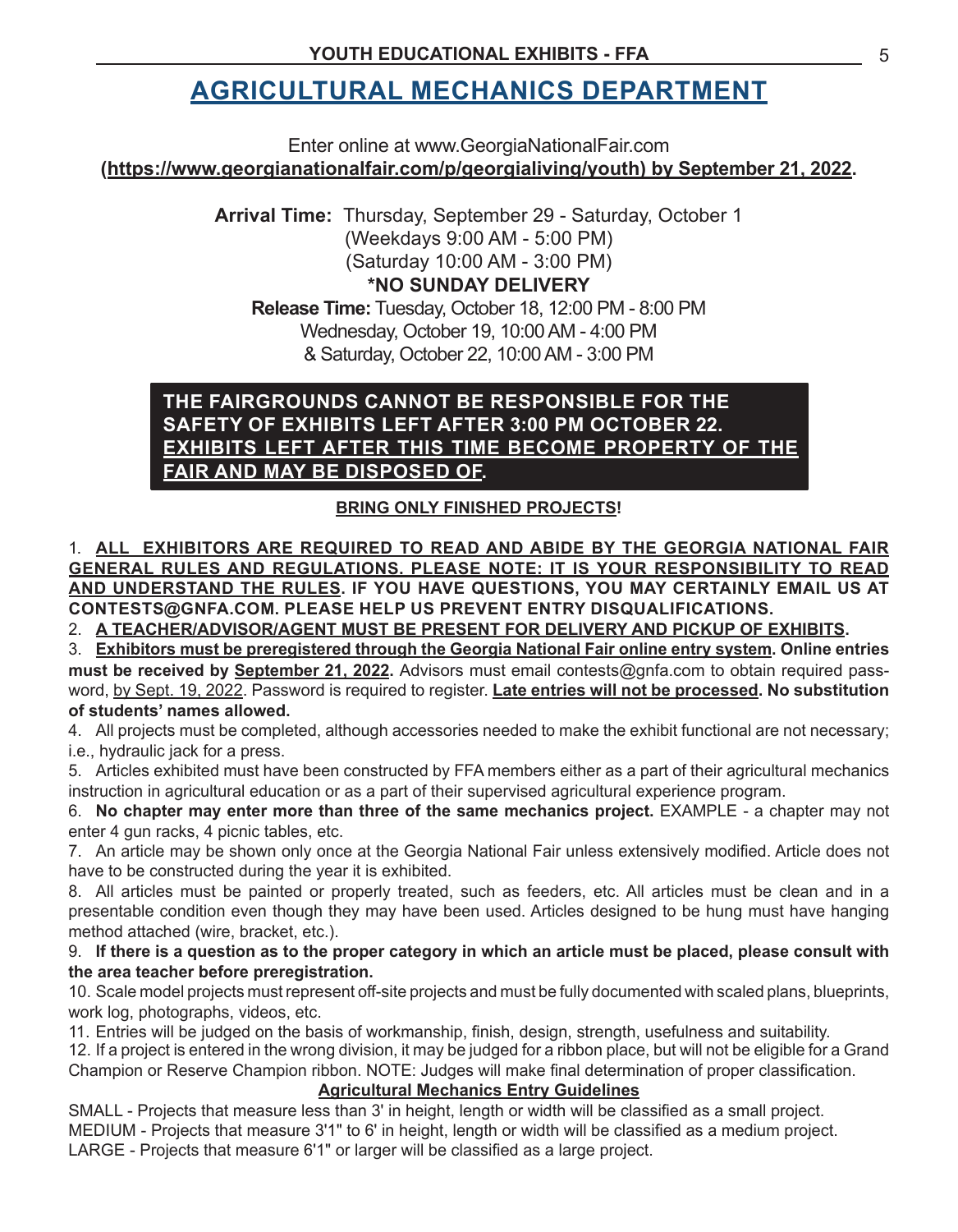### **GEORGIA NATIONAL FAIR SUPERIOR FFA MECHANICS CHAPTER**

#### **1ST Place - Superior FFA Mechanics Chapter - \$500 2ND Place - Reserve Superior FFA Mechanics Chapter - \$250**

The FFA Chapter accumulating the most points from their 15 best projects (which must be 5 large, 5 medium, 5 small projects) in the Agricultural Mechanics Department will be the Georgia National Fair Superior FFA Mechanics Chapter. Projects may come from Reconditioned or Built Projects or a combination of both. The winning chapter will receive \$500 and a plaque. A tie will be broken by the judges based on their ranking of the 15 best projects from each chapter in regard to workmanship, finish, design, strength, usefulness and suitability. A ranking (1 to 10, with 10 being best) will be assigned to each of the 15 projects. The chapter with the most points for the 15 projects will be the winner. The second place chapter will receive \$250 and a Georgia National Fair Reserve Superior FFA Mechanics Chapter plaque.

#### **Tips From Past Judges**

1. Project drawing must be drawn to scale, with all dimensions given. A complete list of materials used to build the project and the cost of materials must be included. The drawing may be a hand drawing or computer drawn. Please do not use a photo plan from a book.

2. Reconditioned Projects must have pictures to show judges the work done on the project and a complete list of materials or parts used to restore the project.

3. Judges evaluate the quality of workmanship on each project. They look at the degree of accuracy of the cuts, how the project is assembled, project preparation for finishing and the finished project.

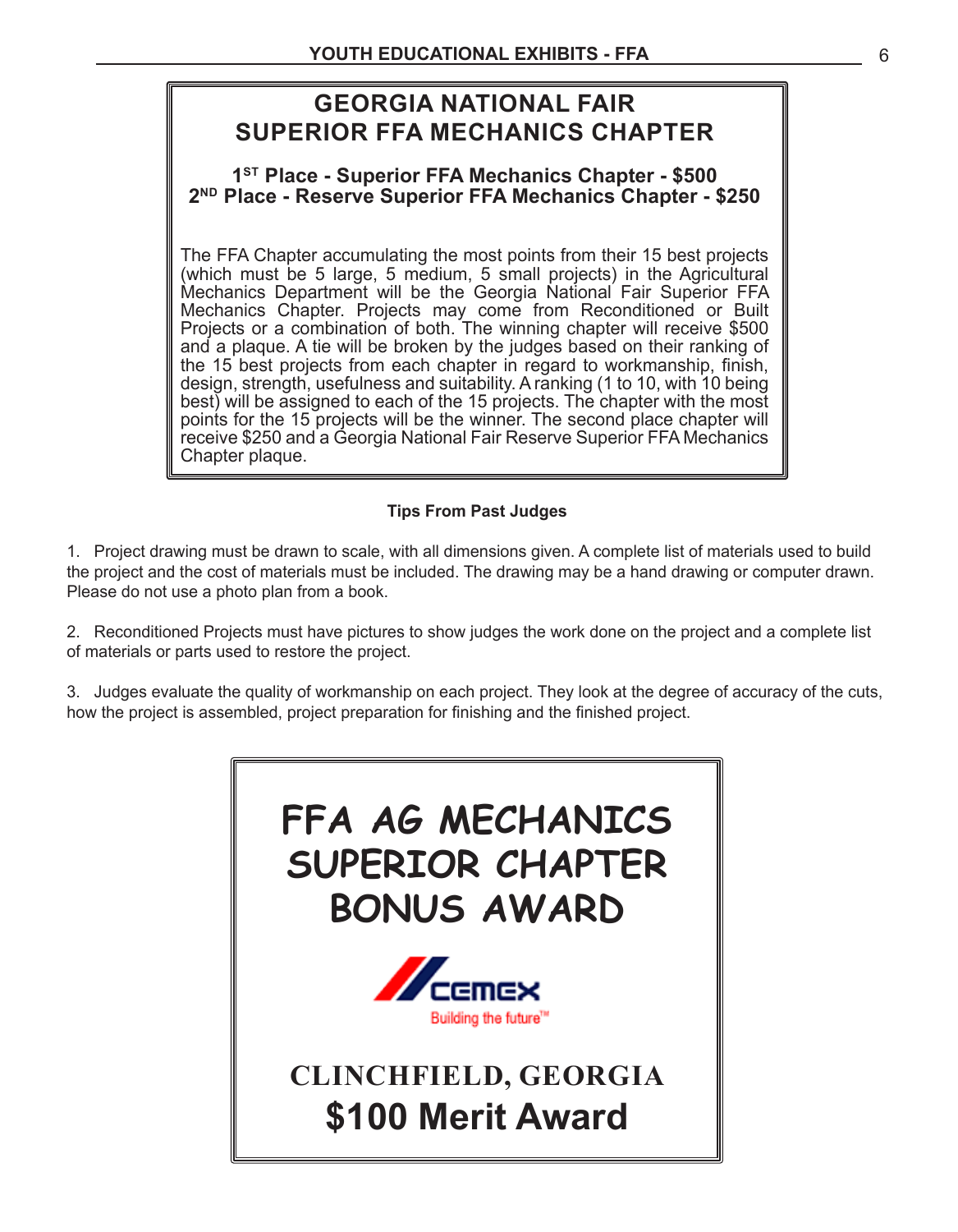### **BUILT PROJECTS**

Harold Milligan, Coordinator 912-526-6316 • milligan.harold@gmail.com

**ALL EVENTS MUST BE ENTERED with the School Name in the "First Name" field and "FFA" in the "Last Name" field. Example: First Name "Best High School" and Last Name "FFA") and individual names must be listed in the Student Name field.**

**A PROJECT CONSTRUCTED BY MORE THAN TWO INDIVIDUALS MUST BE ENTERED AS A CHAPTER PROJECT (see page 7).**

These projects are built from either published drawings or drawings of original design. **Each participant shall furnish a project plan for each project entered, including a bill for materials**. *Placings will be lowered automatically if plans are not included with project.*

**DIVISION 30103 - LARGE BUILT PROJECTS MIDDLE GRADES (6TH-8TH) DIVISION 30104 - LARGE BUILT PROJECTS HIGH SCHOOL (9TH-12TH)**

**DIVISION 30203 - MEDIUM BUILT PROJECTS MIDDLE GRADES (6TH-8TH) DIVISION 30204 - MEDIUM BUILT PROJECTS HIGH SCHOOL (9TH-12TH)**

**DIVISION 30303 - SMALL BUILT PROJECTS MIDDLE GRADES (6TH-8TH) DIVISION 30304 - SMALL BUILT PROJECTS HIGH SCHOOL (9TH-12TH)**

#### **CLASSES**

- **1 Concrete & Masonry 7 Power**
- 
- **2 Electricity & Electronics 8 Soil & Water Conservation**
- **3 Machinery 9 Tools**
- 
- **4 Metal 10 Wood**
- **5 Plastics & Fiberglass 11 Other**
- **6 Plumbing & Irrigation**

*There is no limit as to the number of items a chapter may enter per class. However, no chapter may enter more than three of the same mechanics projects. Individuals are limited to one project per class.*  Each Class will be awarded points as follows:

| <b>LARGE BUILT PROJECTS</b> |  |           |                                                                                                     | <b>SMALL BUILT PROJECTS</b> |  |
|-----------------------------|--|-----------|-----------------------------------------------------------------------------------------------------|-----------------------------|--|
| Blue 400 points             |  |           |                                                                                                     | Blue 100 points             |  |
| Red 200 points              |  |           |                                                                                                     | Red 50 points               |  |
| White 100 points            |  |           |                                                                                                     | White 25 points             |  |
| HM No points                |  | No points |                                                                                                     | HM No points                |  |
|                             |  |           | <b>MEDIUM BUILT PROJECTS</b><br>Blue 200 points<br>Red 100 points<br>White 50 points<br>HM <b>M</b> |                             |  |

#### **For premiums less than \$20, refer to the premium section of the Youth Educational General Rules.**

#### **DIVISION CHAMPIONS WILL RECEIVE:**

Large Built Projects Champion \$40, rosette & 400 points Large Built Projects Reserve Champion \$30, rosette & 300 points Medium Built Projects Champion \$30, rosette & 300 points Medium Built Projects Reserve Champion \$20, rosette & 200 points Small Built Projects Champion \$20, rosette & 200 points Small Built Projects Reserve Champion \$10, rosette & 100 points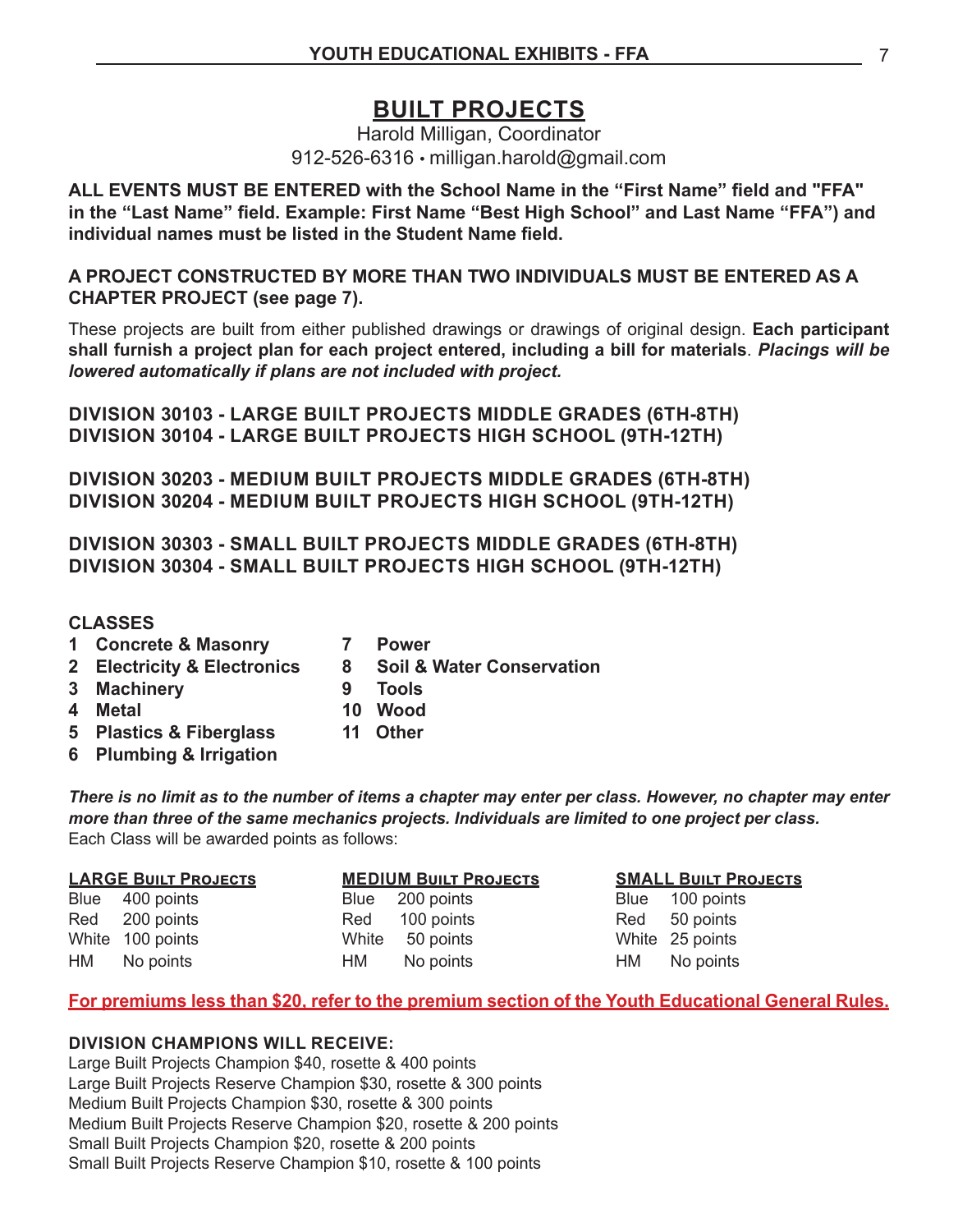### **CHAPTER BUILT PROJECTS**

Harold Milligan, Coordinator 912-526-6316 • milligan.harold@gmail.com

#### **ALL EVENTS MUST BE ENTERED with the School Name in the "First Name" field and "FFA" in the "Last Name" field. Example: First Name "Best High School" and Last Name "FFA") and individual names must be listed in the Student Name field.**

**Built projects shall include a project plan for each project entered, including a bill for materials.** *Placings will be lowered automatically if this information is not complete and included with project.*

#### **DIVISION 30403 - CHAPTER BUILT PROJECTS MIDDLE GRADES (6TH-8TH) DIVISION 30404 - CHAPTER BUILT PROJECTS HIGH SCHOOL (9TH-12TH)**

#### **CLASS**

#### **1 Chapter Built Projects**

*There is no limit as to the number of projects a chapter may enter in this division. However, no chapter may enter two of the same type projects.* 

#### **POINTS:**

| <b>Blue</b> | 400 points |
|-------------|------------|
| Red         | 200 points |
| White       | 100 points |
| HМ          | No points  |

#### **DIVISION CHAMPIONS WILL RECEIVE:**

Chapter Built Project Champion \$40, rosette & 400 points Chapter Built Project Reserve Champion \$30, rosette & 300 points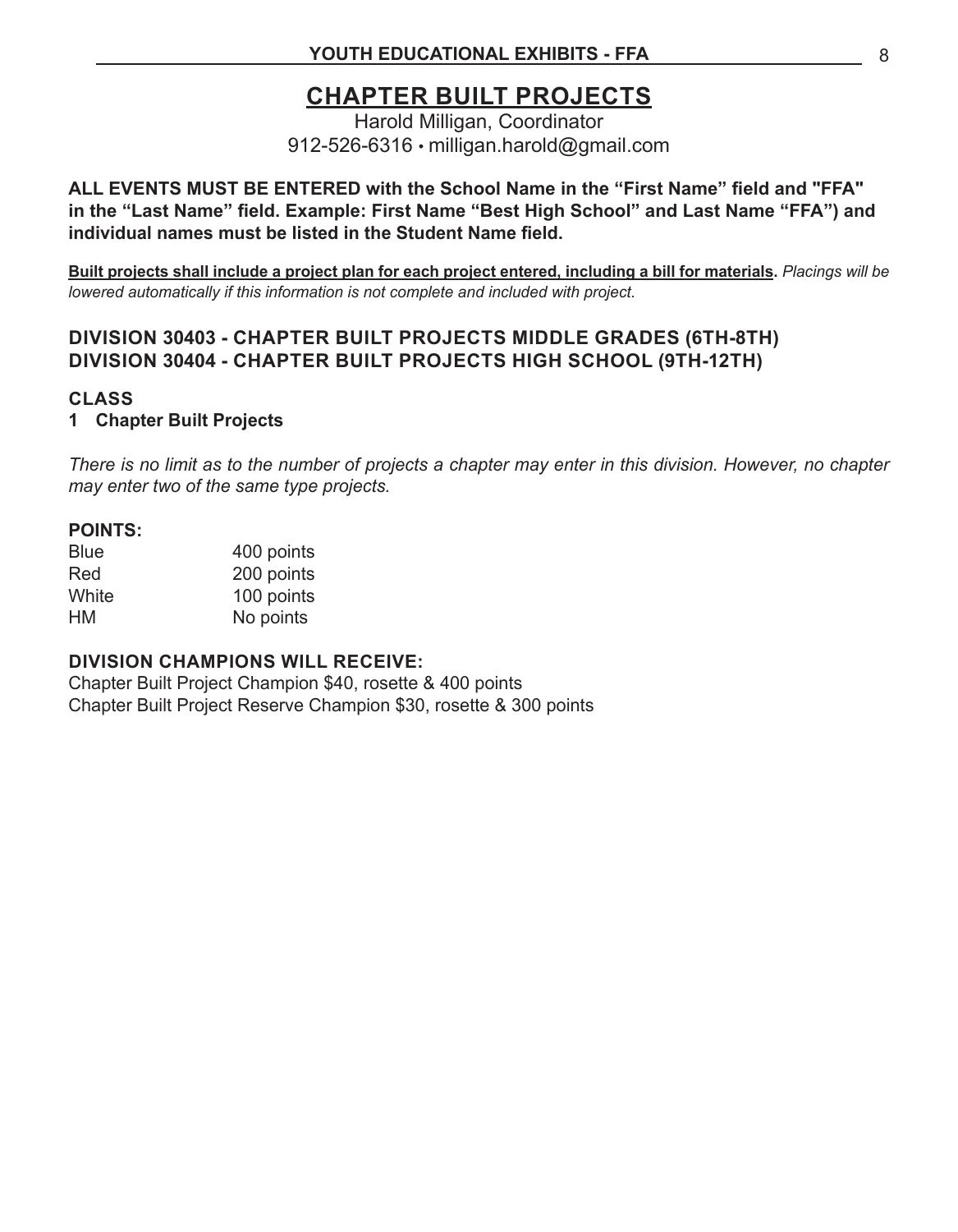### **RECONDITIONED PROJECTS**

Harold Milligan, Coordinator 912-526-6316 • milligan.harold@gmail.com

**ALL EVENTS MUST BE ENTERED with the School Name in the "First Name" field and "FFA" in the "Last Name" field. Example: First Name "Best High School" and Last Name "FFA") and individual names must be listed in the Student Name field.**

**A PROJECT CONSTRUCTED BY MORE THAN TWO INDIVIDUALS MUST BE ENTERED AS A CHAPTER PROJECT (see page 9).**

**Reconditioned projects shall include background information, pictures, parts list, cost and hours of self-labor.** *Placings will be lowered automatically if this information is not complete and included with project.*

**DIVISION 30503 - LARGE REC. PROJECTS MIDDLE GRADES (6TH-8TH) DIVISION 30504 - LARGE REC. PROJECTS HIGH SCHOOL (9TH-12TH)**

**DIVISION 30603 - MEDIUM REC. PROJECTS MIDDLE GRADES (6TH-8TH) DIVISION 30604 - MEDIUM REC. PROJECTS HIGH SCHOOL (9TH-12TH)**

**DIVISION 30703 - SMALL REC. PROJECTS MIDDLE GRADES (6TH-8TH) DIVISION 30704 - SMALL REC. PROJECTS HIGH SCHOOL (9TH-12TH)**

#### **CLASSES**

- **1 Concrete & Masonry**
- **2 Electricity & Electronics**
- **3 Machinery**
- **4 Metal**
- **5 Plastics & Fiberglass**
- **6 Plumbing & Irrigation**
- **7 Power**
- **8 Soil & Water Conservation**
- **9 Tools**
- **10 Wood**
- **11 Other**

*There is no limit as to the number of items a chapter may enter per class. However, no chapter may enter more than three of the same mechanics project. The projects entered in divisions 30101-30106 must have been completed by an individual student or team of two, otherwise the project must be entered as a Chapter Project. Individuals are limited to one project per class.* **A project constructed by more then two individuals must be entered as a chapter project.** 

Each Class will be awarded points as follows:

| <b>LARGE REC. PROJECTS</b> |                  | <b>MEDIUM REC. PROJECTS</b> |                 | <b>SMALL REC. PROJECTS</b> |                 |
|----------------------------|------------------|-----------------------------|-----------------|----------------------------|-----------------|
|                            | Blue 400 points  |                             | Blue 200 points |                            | Blue 100 points |
|                            | Red 200 points   |                             | Red 100 points  |                            | Red 50 points   |
|                            | White 100 points |                             | White 50 points |                            | White 25 points |
|                            | HM No points     |                             | HM No points    |                            | HM No points    |

#### **For premiums less than \$20, refer to the premium section of the Youth Educational General Rules.**

#### **DIVISION CHAMPIONS WILL RECEIVE:**

Large Reconditioned Projects Champion \$40, rosette & 400 points Large Reconditioned Projects Reserve Champion \$30, rosette & 300 points Medium Reconditioned Projects Champion \$30, rosette & 300 points Medium Reconditioned Projects Reserve Champion \$20, rosette & 200 points Small Reconditioned Projects Champion \$20, rosette & 200 points Small Reconditioned Projects Reserve Champion \$10, rosette & 100 points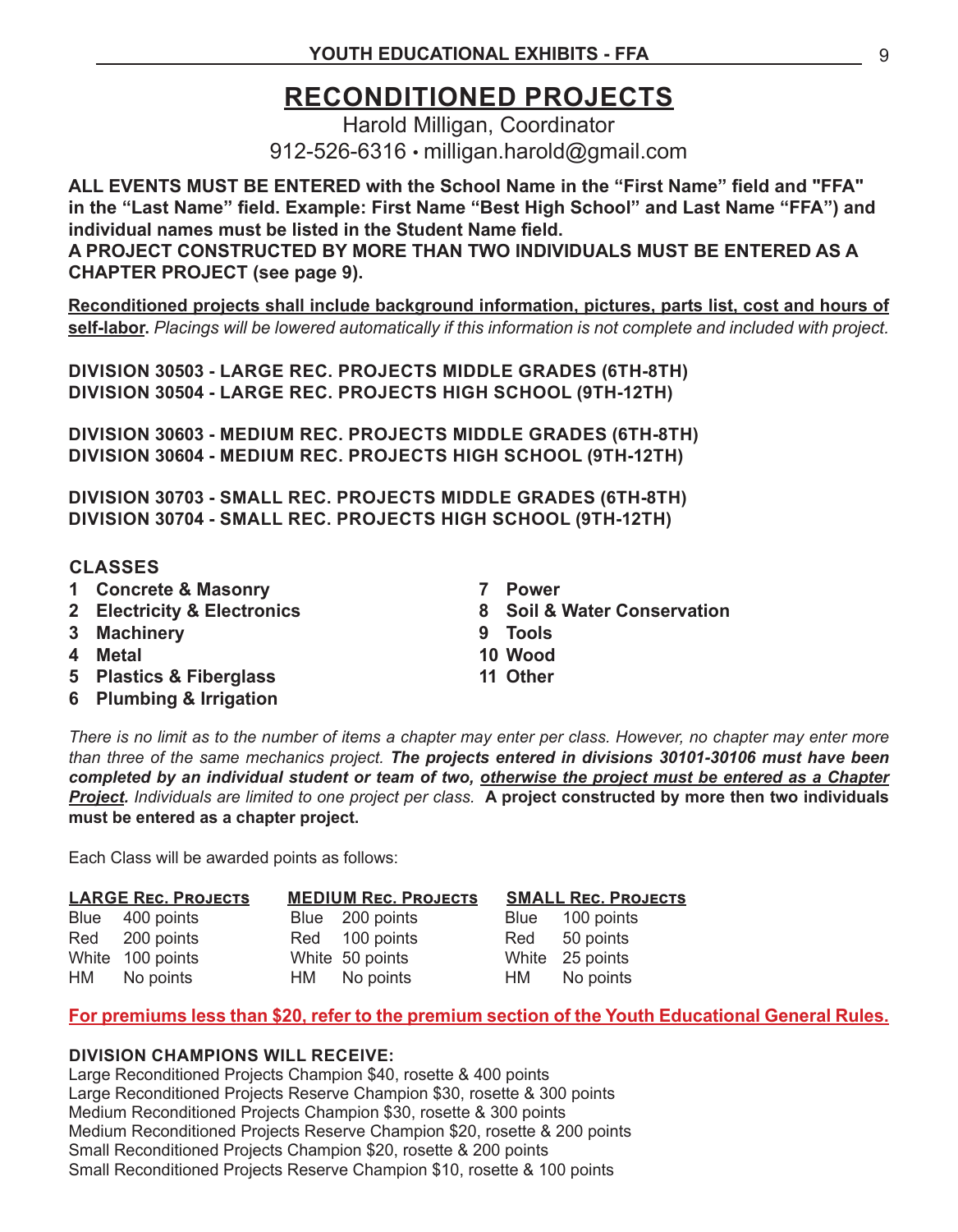### **CHAPTER RECONDITIONED PROJECTS**

Harold Milligan, Coordinator 912-526-6316 • milligan.harold@gmail.com

**ALL EVENTS MUST BE ENTERED with the School Name in the "First Name" field and "FFA" in the "Last Name" field. Example: First Name "Best High School" and Last Name "FFA") and individual names must be listed in the Student Name field.**

**Reconditioned projects shall include background information, pictures, parts list, cost and hours of selflabor.** *Placings will be lowered automatically if this information is not complete and included with project.*

#### **DIVISION 30803 - CHAPTER RECONDITIONED PROJECTS MIDDLE GRADES (6TH-8TH) DIVISION 30804 - CHAPTER RECONDITIONED PROJECTS HIGH SCHOOL (9TH-12TH)**

#### **CLASS**

#### **1 Chapter Reconditioned Projects**

*There is no limit as to the number of projects a chapter may enter in this division. However, no chapter may enter two of the same type projects.* 

#### **POINTS:**

Blue 400 points Red 200 points White 100 points HM No points

#### **DIVISION CHAMPIONS WILL RECEIVE:**

Chapter Reconditioned Project Champion \$40, rosette & 400 points Chapter Reconditioned Project Reserve Champion \$30, rosette & 300 points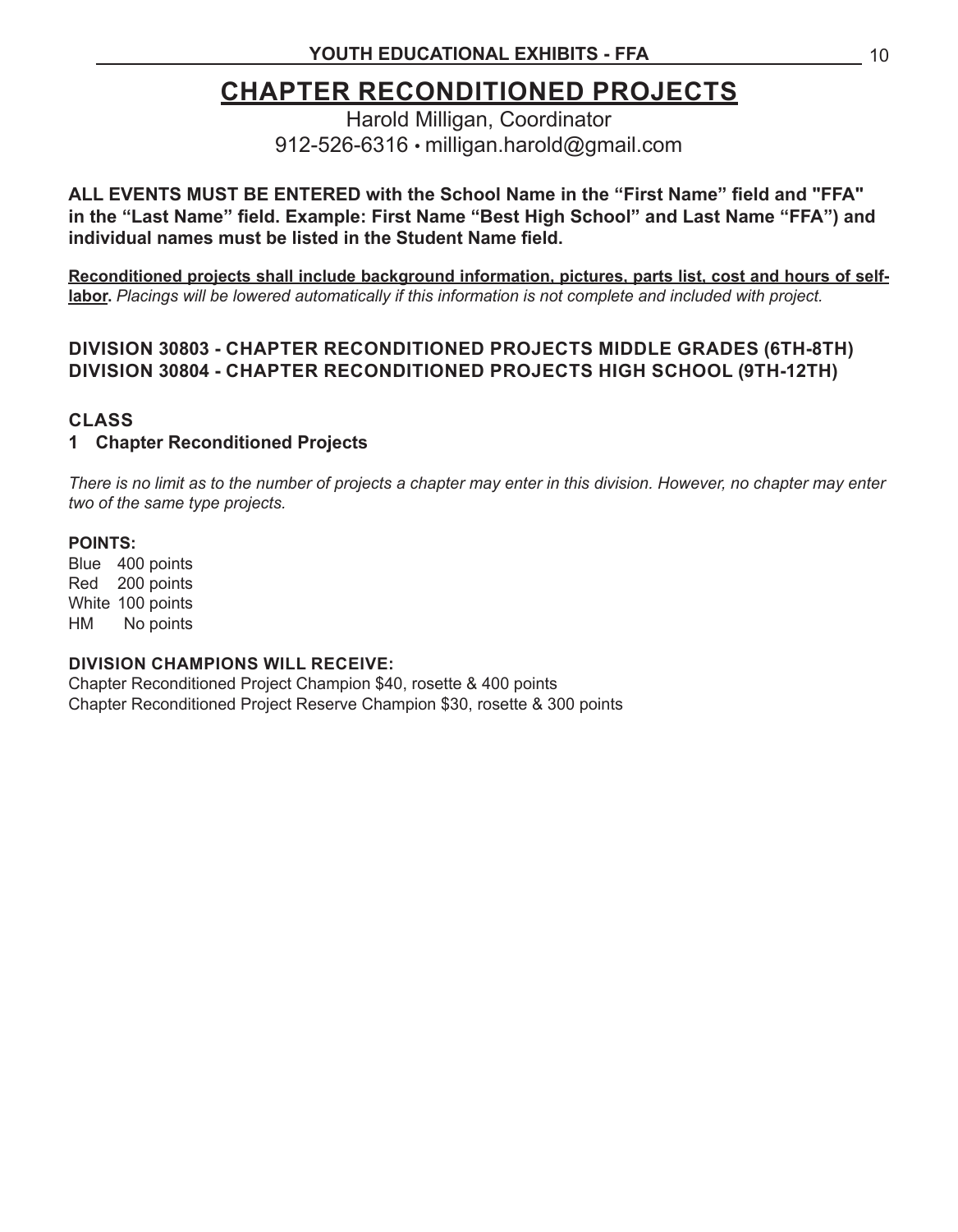### **MINITRACTOR PULL CONTEST**

Dr. Curtis Borne, Coordinator 478-825-6262

#### **ALL EVENTS MUST BE ENTERED with the School Name in the "First Name" field and "FFA" in the "Last Name" field. Example: First Name "Best High School" and Last Name "FFA") and individual names must be listed in the Student Name field.**

*WHEN:* Tuesday, October 11 *CHECK-IN:* 10:00 AM during the FFA Day at the Fair *WHERE:* Bring tractors to the South Porch of the Miller-Murphy-Howard Building

#### **DIVISION 30903 - JUNIOR MINITRACTOR PULL (MIDDLE SCHOOL, GRADES 7-9) DIVISION 30904 - SENIOR MINITRACTOR PULL (HIGH SCHOOL, GRADES 10-12)**

#### **CLASS**

#### **CONTEST RULES 1 Minitractor Pull**

1. The Tractor Pull Contest is open to FFA members who have Agriscience as part of their curriculum. Each school and members are encouraged to have other displays in the Agricultural Mechanics Department (reconditioned projects and built projects).

2. Each school may enter up to five teams. A team will consist of two members. If a school does not have a complete team, a member may participate as an individual.

3. At least one mini tractor kit must be purchased every year from Fort Valley State University Collegiate FFA in order to compete. Contact Dr. Curtis Borne at 478-825-6882.

4. Each tractor kit must have 2 small wheels in front and 2 large wheels in back which are provided in the kit you buy from Collegiate FFA. No other wheels are allowed.

5. Do not cut off the tops of the tractors. This will result in immediate disqualification.

6. All tractors must use the motors provided in the kit you purchased. Absolutely no other motors may be used.

7. The motors must be visible under the straps provided. Do not cover the motor compartment.

8. Mini tractors must be six inches to eight inches long, one and three-fourths inches to three inches wide and must weigh more than 12 ozs. (or 340 grams).

9. Scoring will be the same for junior and senior teams based on:

#### A. **Appearance Score judging criteria:**

- 25 pts Dimensions  $6^{\pi}$   $8^{\pi}$  long and 1 3/4" 3" wide<br>25 pts Tractor weight not less than 12 ounces or 34
- 25 pts Tractor weight not less than 12 ounces or 340 grams<br>5 pts Reatness of electrical connections
- 5 pts Neatness of electrical connections<br>20 pts Paint Job
- Paint Job
- 25 pts Overall appearance

#### B. **Tractor Pull Contest Possible Score**

- 10 pts Weight of Tractor<br>10 pts Plus 180 grams (
- Plus 180 grams (wagon)
- 10 pts Plus 450 grams<br>
10 pts Plus 720 grams
- Plus 720 grams
- 10 pts Plus 990 grams<br>10 pts Plus 1260 gram
- Plus 1260 grams

The pulling ability will be judged by adding weights to a wagon weighing 180 grams pulled by the minitractor. The minitractor must pull each additional weight added to the wagon a distance of at least one meter.

(Continued on next page)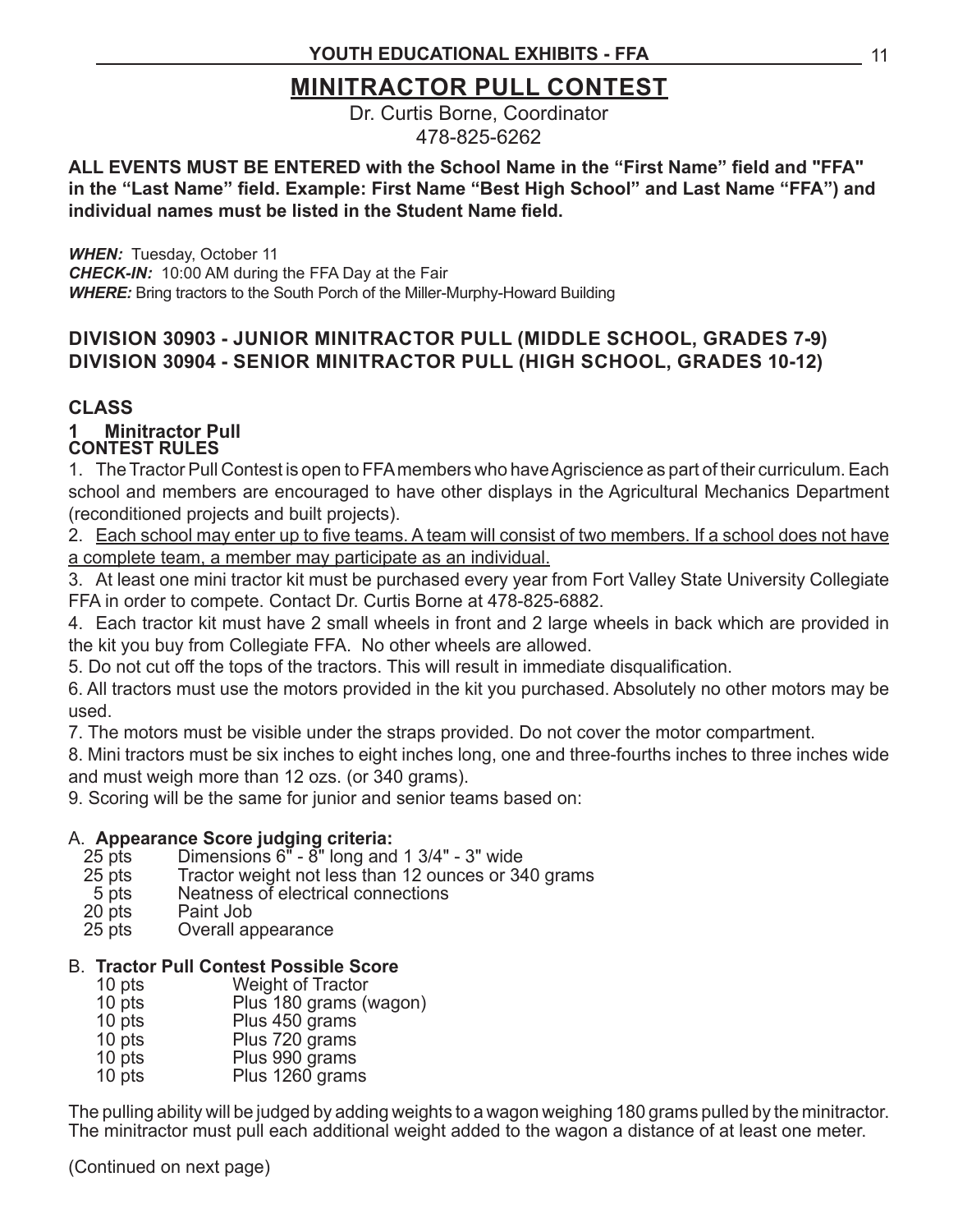#### **MINITRACTOR PULL CONTEST (CONTINUED)**

10. Points will be added to appearance score for each weight pulled to determine the champion and reserve champion in each division.

11. The Mini tractors will remain on display in Heritage Hall until the end of the Fair. GA. National Fair and Collegiate FFA are not responsible for lost mini tractors when they are released from the Ga. National Fair. Teachers are responsible for making sure they pick up their students tractors. Make sure you do not accidentally pick another teacher's tractors.

1st 2nd 3rd 4th 5th-7th 8th-10th  $$40$   $$30$   $$20$   $$15$   $$10$ 

\*First place also receives 400 points \*Second place also receives 300 points

**For premiums less than \$20, refer to the premium section of the Youth Educational General Rules.**

**The Best of Show for neatness of electrical connections, paint job and overall appearance and the Best of Show for pulling ability will each be awarded an additional \$25 by the Fort Valley State University Collegiate FFA.**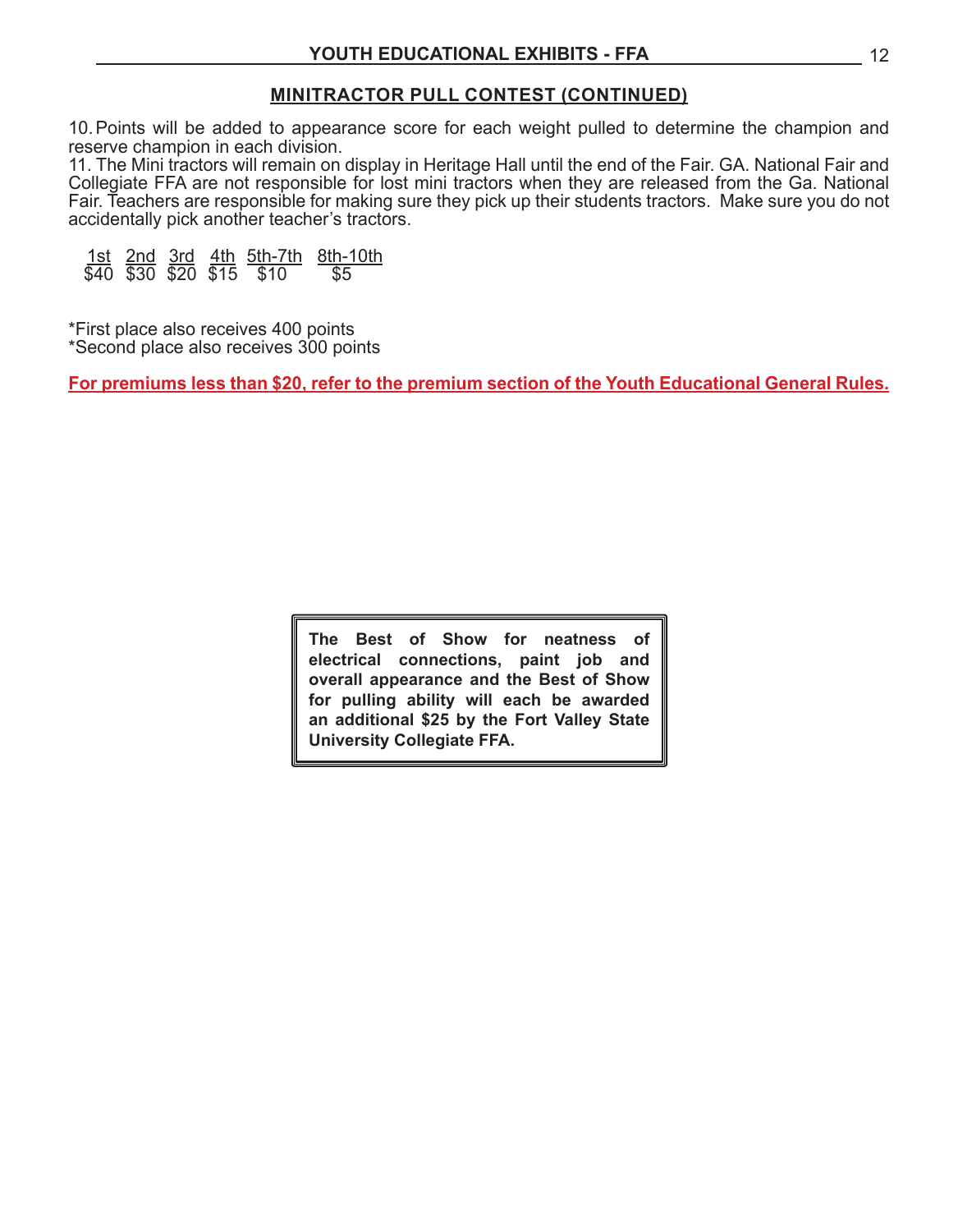### **ENVIRONMENTAL EDUCATION, FORESTRY & NATURAL RESOURCES DEPARTMENT**

#### **Online entry deadline is September 21, 2022. No late registrations will be accepted.**

**Exhibit Delivery Schedule**: Thursday, Sept. 29 - Saturday, Oct. 1 Weekdays 9:00 AM - 5:00 PM Saturday 10:00 AM - 3:00 PM **\*NO SUNDAY DELIVERY**

**Arrival deadline on all exhibits**: Saturday, Oct. 1, 3:00 PM

**Release Time:** Tuesday, October 18, 12:00 PM - 8:00 PM Wednesday, October 19, 10:00AM - 4:00 PM & Saturday, October 22, 10:00AM - 3:00 PM **EXHIBITS WILL ONLY BE RELEASED DURING THESE TIMES**

**THE FAIRGROUNDS CANNOT BE RESPONSIBLE FOR THE SAFETY OF EXHIBITS LEFT AFTER 3:00 PM OCTOBER 22. EXHIBITS LEFT AFTER THIS TIME BECOME PROPERTY OF THE FAIR AND MAY BE DISPOSED OF.**

1. All exhibitors are required to read and abide by the Georgia National Fair General Rules and **Regulations. PLEASE NOTE: IT IS YOUR RESPONSIBILITY TO READ AND UNDERSTAND THE RULES. If you have questions, you may certainly email us at contests@gnfa.com. Please help us prevent entry disqualifications.**

2. A TEACHER/ADVISOR/AGENT MUST BE PRESENT FOR DELIVERY AND PICKUP OF EXHIBITS.

3. **Exhibitors must be preregistered. Online entries must be received by September 21, 2022.** Advisors must email contests@gnfa.com to obtain required password, which must be obtained by Sept. 19, 2022. **Late entries will not be processed. No substitution of students' name allowed.**

### **Georgia National Fair Superior FFA Forestry Chapter**

**1st Place - Superior FFA Forestry Chapter - \$500 2nd Place - Reserve Superior FFA Forestry Chapter - \$250**

The FFA chapter accumulating the most points in the Forestry Department will be the Georgia National Fair Superior FFA Forestry Chapter. The chapter winning these awards will receive \$500 and a plaque. The second place chapter will receive \$250 and a Georgia National Fair Reserve Superior FFA Forestry Chapter plaque.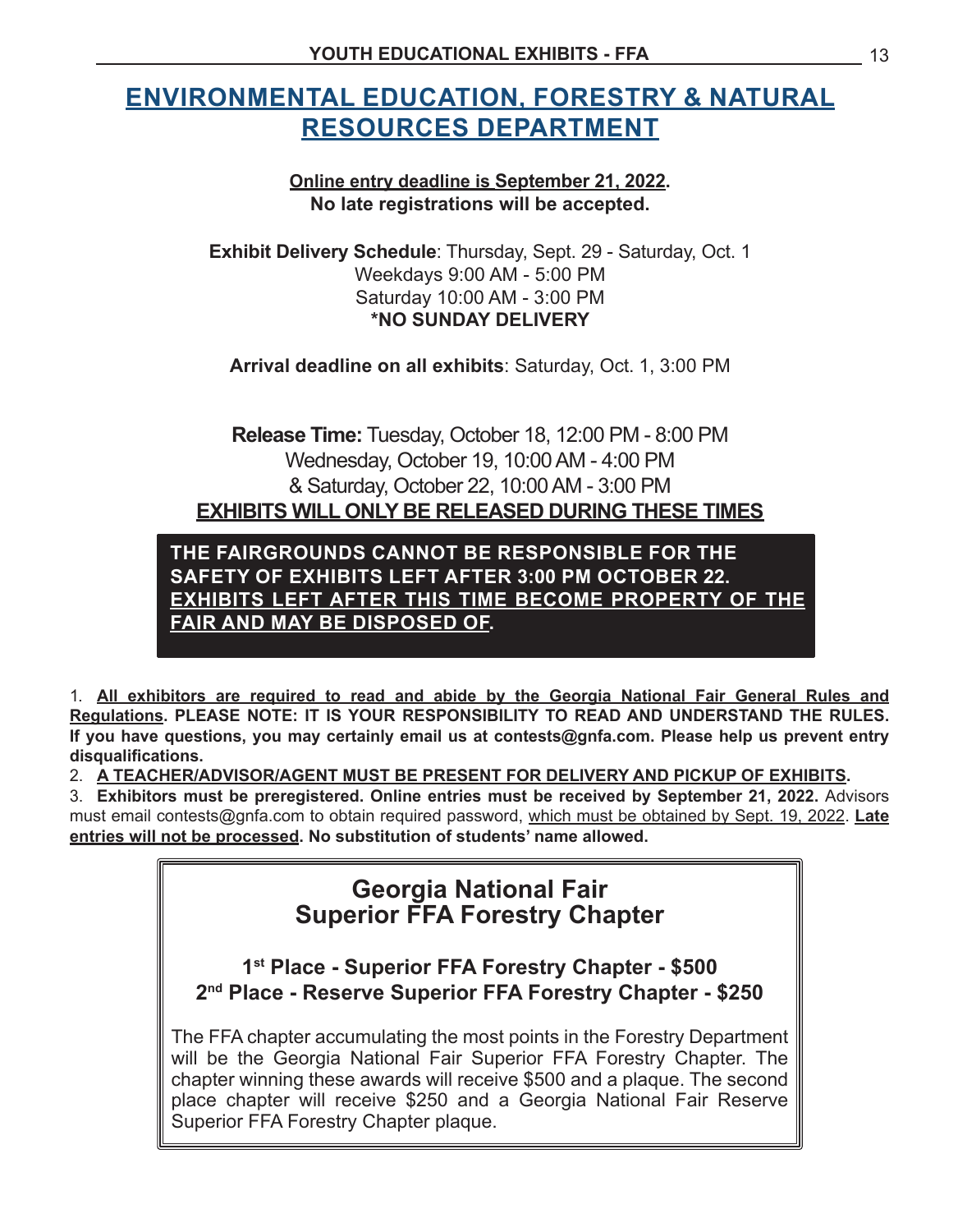#### **FORESTRY CHAPTER DISPLAYS**

Barry Norris Coordinator 478-290-5821

**ALL EVENTS MUST BE ENTERED with the School Name in the "First Name" field and "FFA" in the "Last Name" field. Example: First Name "Best High School" and Last Name "FFA") and individual names must be listed in the Student Name field.**

#### **DIVISION 32101 FORESTRY CHAPTER DISPLAYS**

**Theme: "Georgia Forests...Putting Down Roots"**

#### **Ribbon Value**

Blue 700 points \* Champion \$300 & rosette

White 300 points HM No points

Red 500 points \* Reserve Champion \$200 & rosette

#### 1. **PURPOSE:**

A. To encourage teachers and students in Agricultural Education to display the importance of forestry and natural resources education in our schools to the general public.

B. To educate and enlighten the public as to what is being taught to students in Agricultural Education.

2. The exhibit must be an example of the school's instructional program in forestry and natural resources. It must also tell the story of how the school is meeting the needs of the students in forestry education. **One** entry allowed per school. **Exhibits from previous years may not be entered again for competition.**

3. **JUDGING:** The following scorecard will be used in judging these exhibits.

A. Adherence to theme - 15 pts. The theme is the subject around which the exhibit is developed or the main idea the exhibit is to convey. This year's theme is **"Georgia Forests...Putting Down Roots".**

B. Quality - 15 pts. Quality refers to the characteristics of the exhibit based on workmanship as well as materials, objects and products used.

C. General Appearance or Attractiveness - 15 pts. The general appearance of an exhibit must be neat and eye-catching. It must have balance and harmony. The combination of form and color must make a good impression.

D. Informational Education Value - 40 pts. The exhibit must contain facts and information that quickly tell a story of importance to its viewers.

E. Creativity and Clarity - 15 pts. The work must be original with a clear message of the theme.

4. **SIZE:** Display area to be a triangle, 4'x4'x5'6", with a twosided backdrop of unpainted 4'x8' panels hinged together. These panels will be supplied by the Fair and will be in place ready for use by September 29. Chapters may use staples, thumbtacks or small finish nails to attach their exhibit. Use of the floor space within the triangle to create a three-dimensional exhibit is strongly encouraged. There will be a 12" x 5' 6" title board across the top for your use, see sketch below.

5. Chapters are to provide a protective case for displaying loose tools and equipment.

6. Students who graduated last year are eligible to enter work completed in their senior year. Exceptions: Dendrology Notebooks and any contest requiring the student's presence at the Fair.

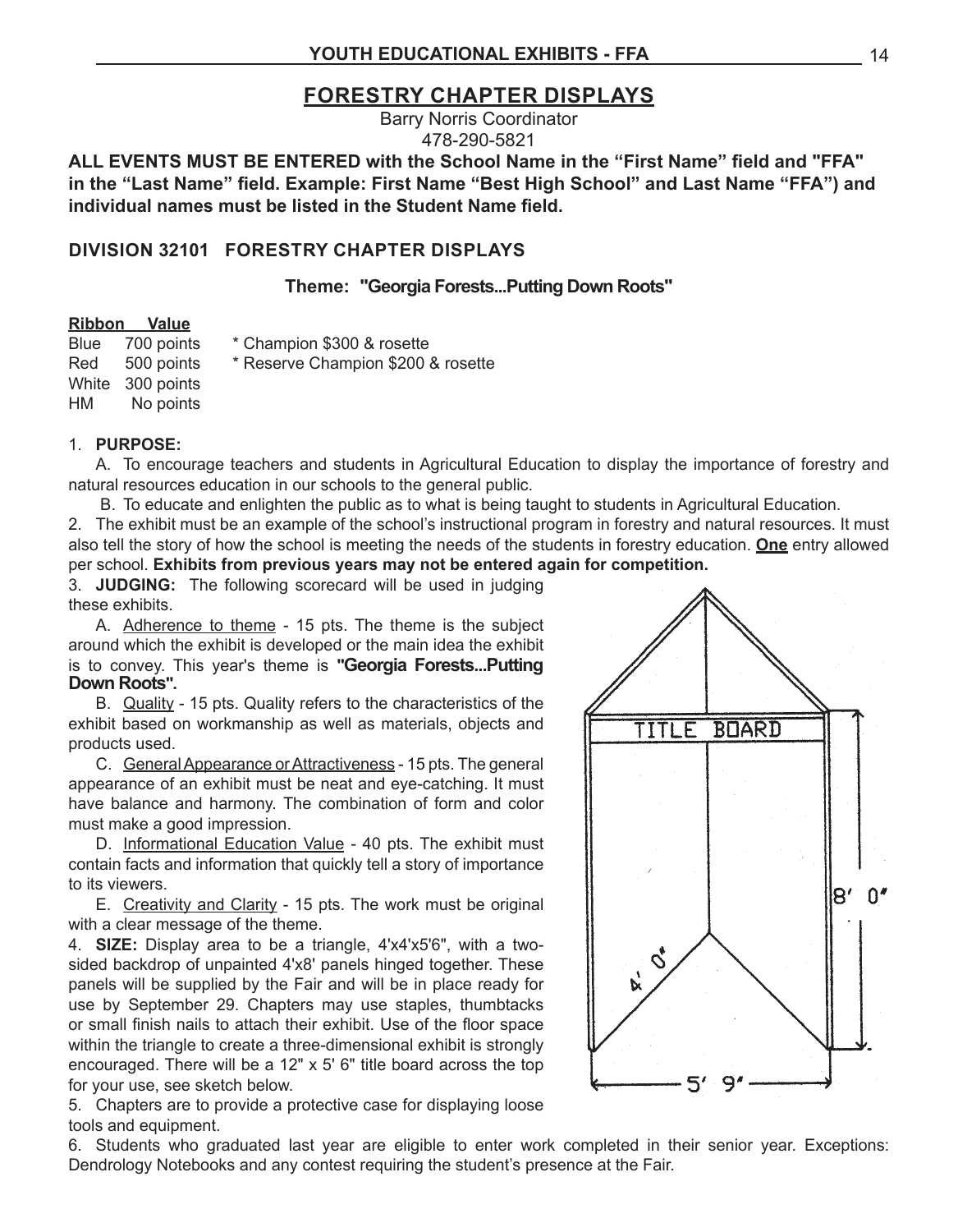### **DENDROLOGY NOTEBOOK**

Barry Norris Coordinator 478-290-5821

**ALL EVENTS MUST BE ENTERED with the School Name in the "First Name" field and "FFA" in the "Last Name" field. Example: First Name "Best High School" and Last Name "FFA") and individual names must be listed in the Student Name field.**

**DIVISION 32203 - Junior Dendrology Notebook (Students in the 9th grade and below) DIVISION 32204 - Senior Dendrology Notebook**

#### **CONTEST RULES:**

1. Each school may enter up to 3 students' leaf collection notebooks in each of the above classes **(6 notebooks total). The notebook must be the FFA notebook or any other standard hardback notebook. The entire class must use the same type and color notebook.**

2. Each notebook will contain tree samples from the **Forestry Field Day Tree ID list.**

3. Each Senior notebook must contain 40 forest tree species that are listed in the FFA Awards Bulletin. Each Junior notebook must contain 36 forest tree species that are listed in the FFA Awards Bulletin. Each notebook must contain a minimum of six conifers, four of which must include loblolly, longleaf, shortleaf and slash pines. The remaining leaves must be hardwoods. Consideration must be given to trees that are economically important and natural to the area. Extra leaves may be included, but will only be considered for tie-breaking purposes.

4. All notebooks must be original student work, prepared by the student entering the contest. Students must be enrolled in middle school or high school at the time of this competition. A signed statement must be included stating that the notebook was constructed by the entrant.

5. Each notebook must contain:

A. Student's name, school, grade, instructor's name

- B. Table of contents listing each species in the notebook
- C. Leaves arranged by conifers and hardwoods

D. A written (typed or hand printed) description of the specimen, including common name, descriptive features of the species, key characteristics, wood description, uses, location where sample was found, and distribution area**.**

**This information must be on the right-hand page of the notebook and the leaf specimen must be on the left-hand page of the noteboo**k.

E. A written signed statement by Agriculture Teacher and Student stating the notebook is the original work of the FFA member entering the notebook.

6. Display will be graded on: neatness, uniformity, quality of specimens, accuracy of identified specimens, quality and originality of descriptions.

| <b>Value</b> |
|--------------|
| 200 points   |
| 100 points   |
| 50 points    |
| No points    |
|              |

Continued on next page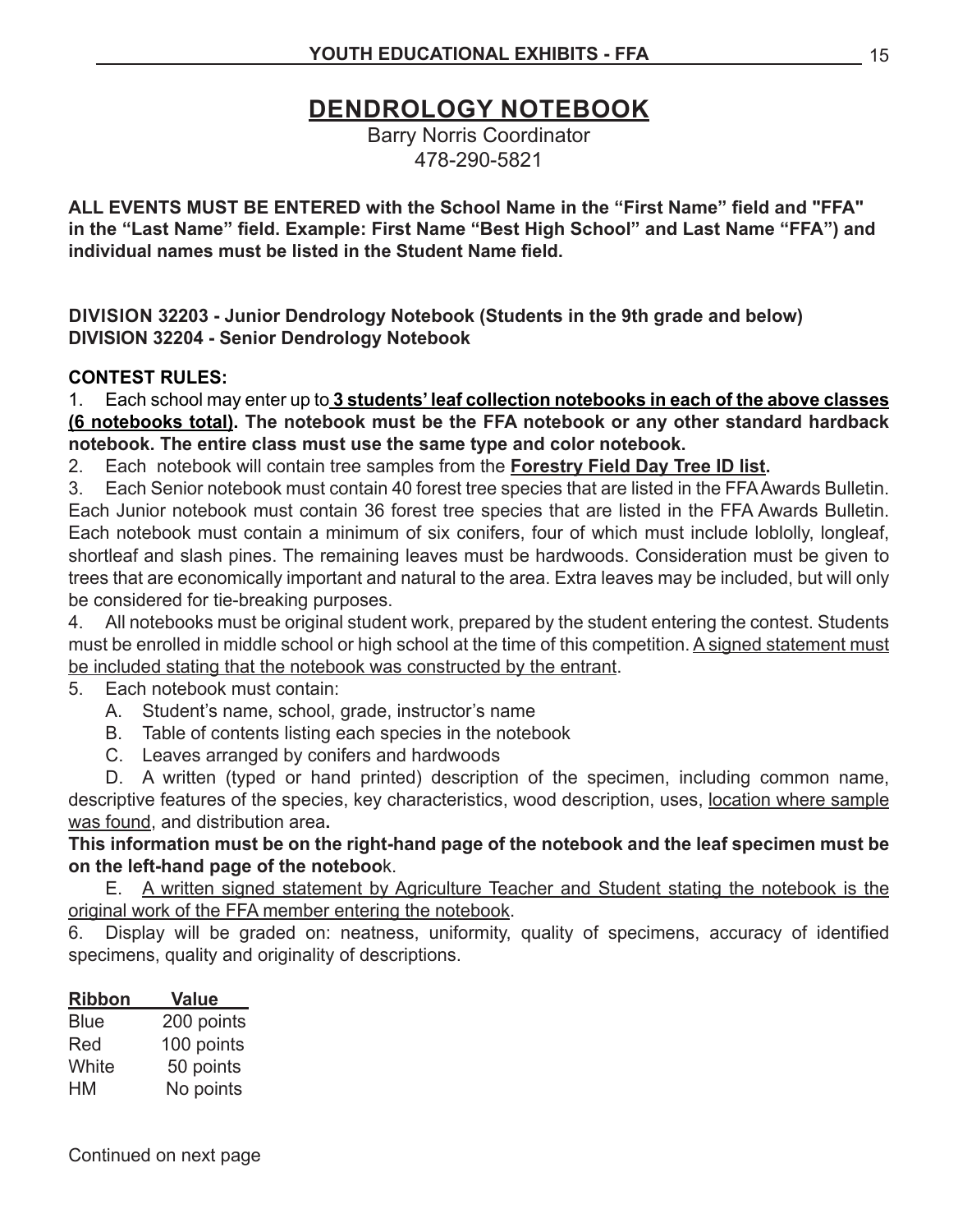**For premiums less than \$20, refer to the premium section of the Youth Educational General Rules.**

- \*Junior Division Champion \$40, rosette & 400 points
- \*Junior Divison Reserve Champion, \$30, rosette & 300 points
- \*Senior Division Champion \$40, rosette & 400 points
- \*Senior Division Reserve Champion \$30, rosette & 300 points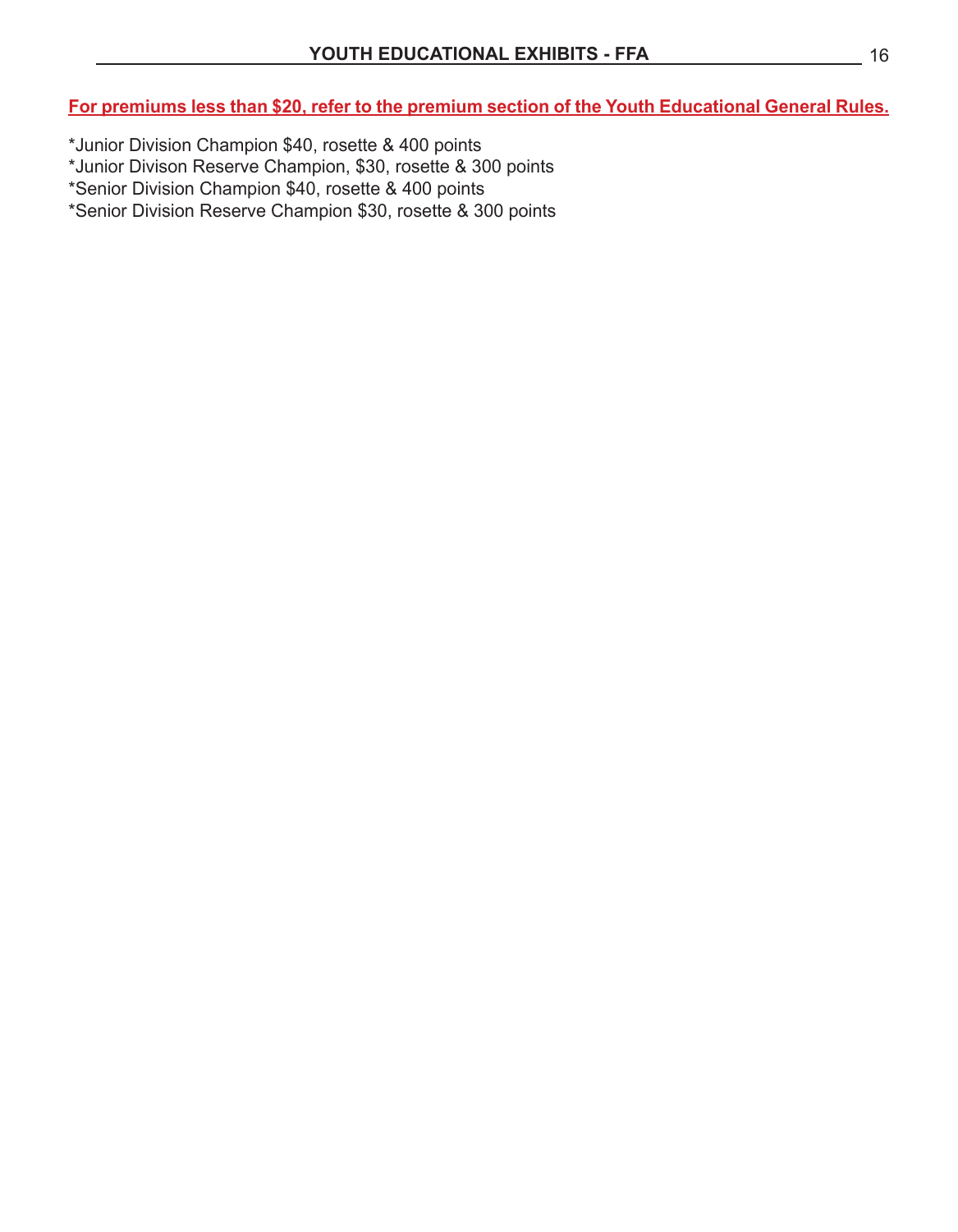#### **GEORGIA NATIONAL FAIR**

### **DENDROLOGY NOTEBOOK**

#### **GRADING SHEET**

| STUDENT NAME ___________________________________ |                                 |  |
|--------------------------------------------------|---------------------------------|--|
| 1. STATEMENT SHEET                               |                                 |  |
| 2. TABLE OF CONTENTS                             |                                 |  |
| 3. REQUIRED TREES IN NOTEBOOK                    |                                 |  |
| 4. REQUIRED TOTAL NUMBER OF TREES                |                                 |  |
| 5. LOCATION OF COLLECTED TREES LISTED            |                                 |  |
| 6. NUMBER OF TREES NOT SPELLED CORRECTLY         | <u> De Santa Carlos de Sant</u> |  |
| 7. TREES NOT ON JR OR SR LISTNOF FFA TREES       |                                 |  |
|                                                  |                                 |  |
|                                                  |                                 |  |
|                                                  |                                 |  |

8. OTHER IMPROVEMENT NOTES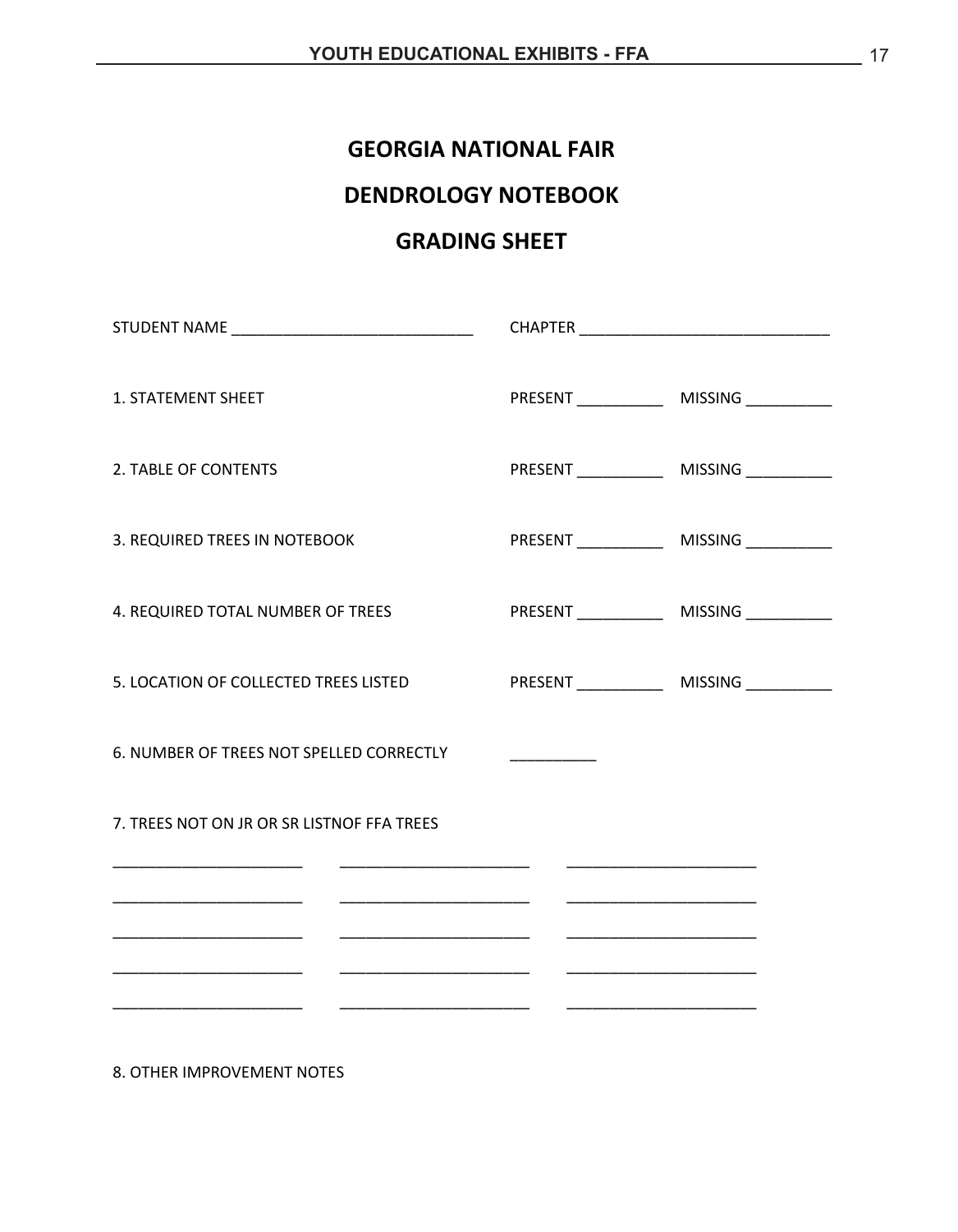### **MINIBOOTH - FORESTRY AND NATURAL RESOURCES**

Barry Norris Coordinator 478-290-5821

**ALL EVENTS MUST BE ENTERED with the School Name in the "First Name" field and "FFA" in the "Last Name" field. Example: First Name "Best High School" and Last Name "FFA") and individual names must be listed in the Student Name field.**

#### **DIVISION 32301 FORESTRY MINIBOOTH**

Minibooths may be individual or team of two and participants may enter a maximum of **one** entry. **Each chapter is limited to a maximum of five booths.** There is no specified theme for this competition but theme must relate to forestry and natural resources. Exhibits must fit into prebuilt display areas provided by the Fair. The display area will be a triangle 30"x30"x36", with a two-sided backdrop of 30"x24" panels hinged together. **POINTS WILL BE DEDUCTED FOR DISPLAYS EXTENDING BEYOND THESE DIMENSIONS.** The display booths are unpainted plywood and are approximately 30"off the floor. Use of the "floor" of the minibooth to create a three-dimensional exhibit is strongly encouraged.

Displays may be stapled, tacked or taped onto the wooden panels. Do not use glue, paint or nails. **NO ELECTRICITY IS AVAILABLE FOR MINIBOOTHS.**

**Live animals or toxic substances may not be used in the display.** Empty cleaned containers may be displayed. *Items of value are placed in the booth at the risk of the exhibitor.*

Exhibits not suitable for family viewing will not be displayed.

**The exhibit tag furnished by the Georgia National Fair must be placed on the upper right-hand corner of the**  right partition of the exhibit booth</u>. Exhibits from previous years may not be entered again.

Minibooths will be judged on: Theme title (15 pts), Quality (15 pts), Attractiveness (15 pts), Educational Value (40 pts), Creativity and Clarity (15 pts)

\*Division Champion \$100, rosette & 400 points Blue 200 points \*Division Reserve Champion \$50, rosette & 250 points Red 100 points

 **Ribbon Value**  White 50 points HM No points

**For premiums less than \$20, refer to the premium section of the Youth Educational General Rules.**



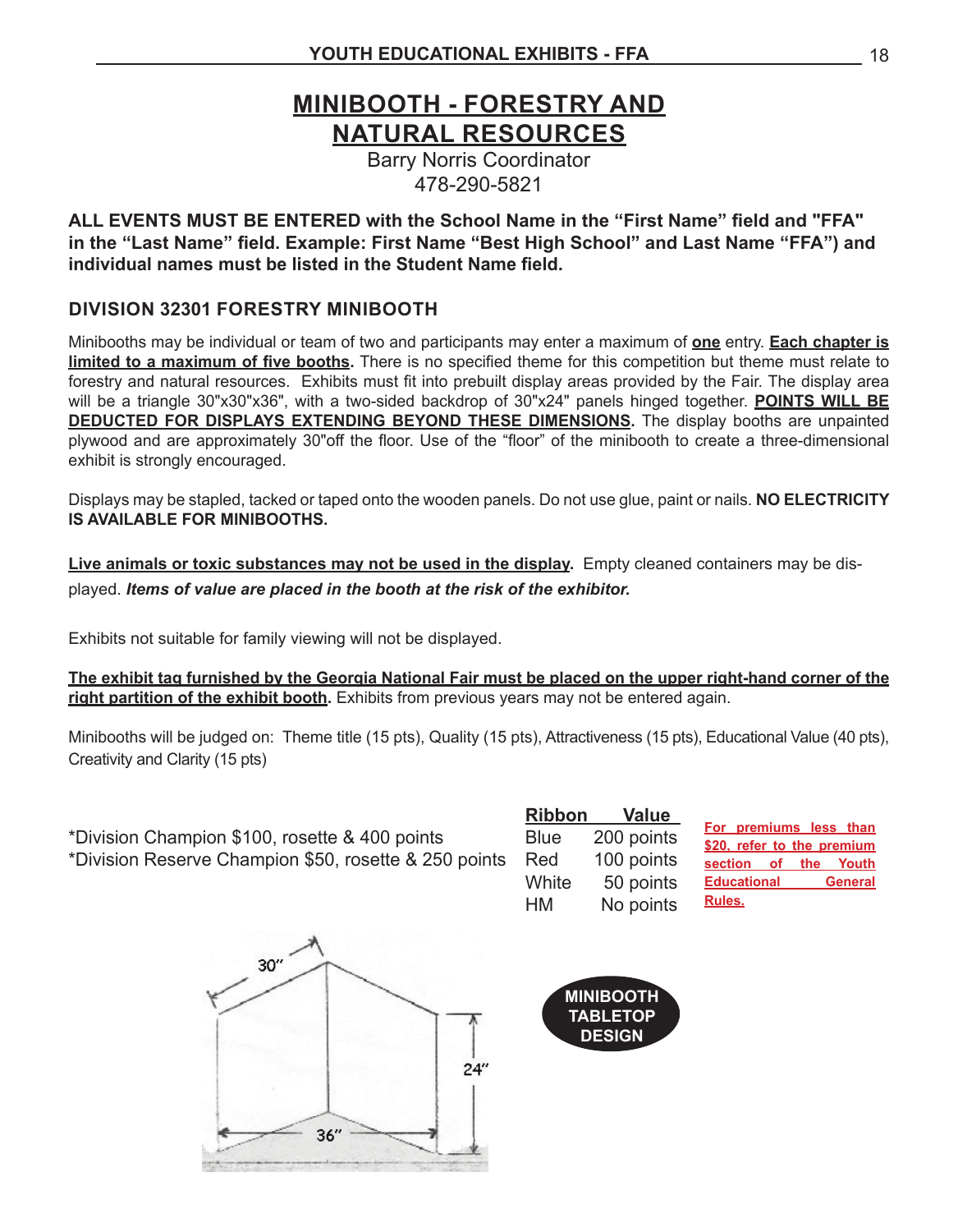### **TREE ID CONTEST**

Barry Norris Coordinator 478-290-5821

**ALL EVENTS MUST BE ENTERED with the School Name in the "First Name" field and "FFA" in the "Last Name" field. Example: First Name "Best High School" and Last Name "FFA") and individual names must be listed in the Student Name field.**

*WHEN:* Tuesday, October 11 *CONTEST:* 10:00 AM - 2:00 PM *WHERE*: FOSTER RHODES BEEF & DAIRY ARENA

#### **DIVISION 32403 - JUNIOR TREE ID CONTEST (INDIVIDUAL) DIVISION 32404 - SENIOR TREE ID CONTEST (INDIVIDUAL)**

#### **CONTEST RULES:**

1. The Tree ID Contest is open to any FFA member who is currently enrolled in grades 6-12. Each school and members are encouraged to have other displays in the Forestry and Natural Resources Department. (Chapter display, minibooths and notebooks.)

2. Each school may enter up to **10 students**. **Chapters must register each student through the GNFA online registration process.**

3. Contestants must bring a pencil and clipboard. Identification numbers will be written on answer sheet from the list.

4. Each member will identify species of trees from a list from the **Forestry Field Day** list**.** Each species' sample may be the entire tree, small limb, leaf spray, fruit, nuts or a brief description of key characteristics. **Students are required to be present to break ties.**

5. Scoring for both junior and senior teams will be the same. The chapter score is the total of five designated team members.

| 1st | 2nd 3rd             | 4th |      | 5th-7th 8th-10th |
|-----|---------------------|-----|------|------------------|
|     | \$40 \$30 \$20 \$15 |     | \$10 | <b>\$5</b>       |

Points will be awarded based on premiums Example \$40 = 400 points, \$30 = 300 points, etc.

**For premiums less than \$20, refer to the premium section of the Youth Educational General Rules.**

A team representing a chapter will consist of five members. Team members must be designated before competition begins. **Junior teams will be composed of 6<sup>th</sup> - 9<sup>th</sup> grades. Senior teams will be composed of 9th - 12th grades; however a student may compete on only one team.**

> **Tree ID Contest Chapter Champion (Team) \$100 & rosette Chapter Reserve Champion (Team) \$50 & rosette** In case of an unbroken tie, money will be split.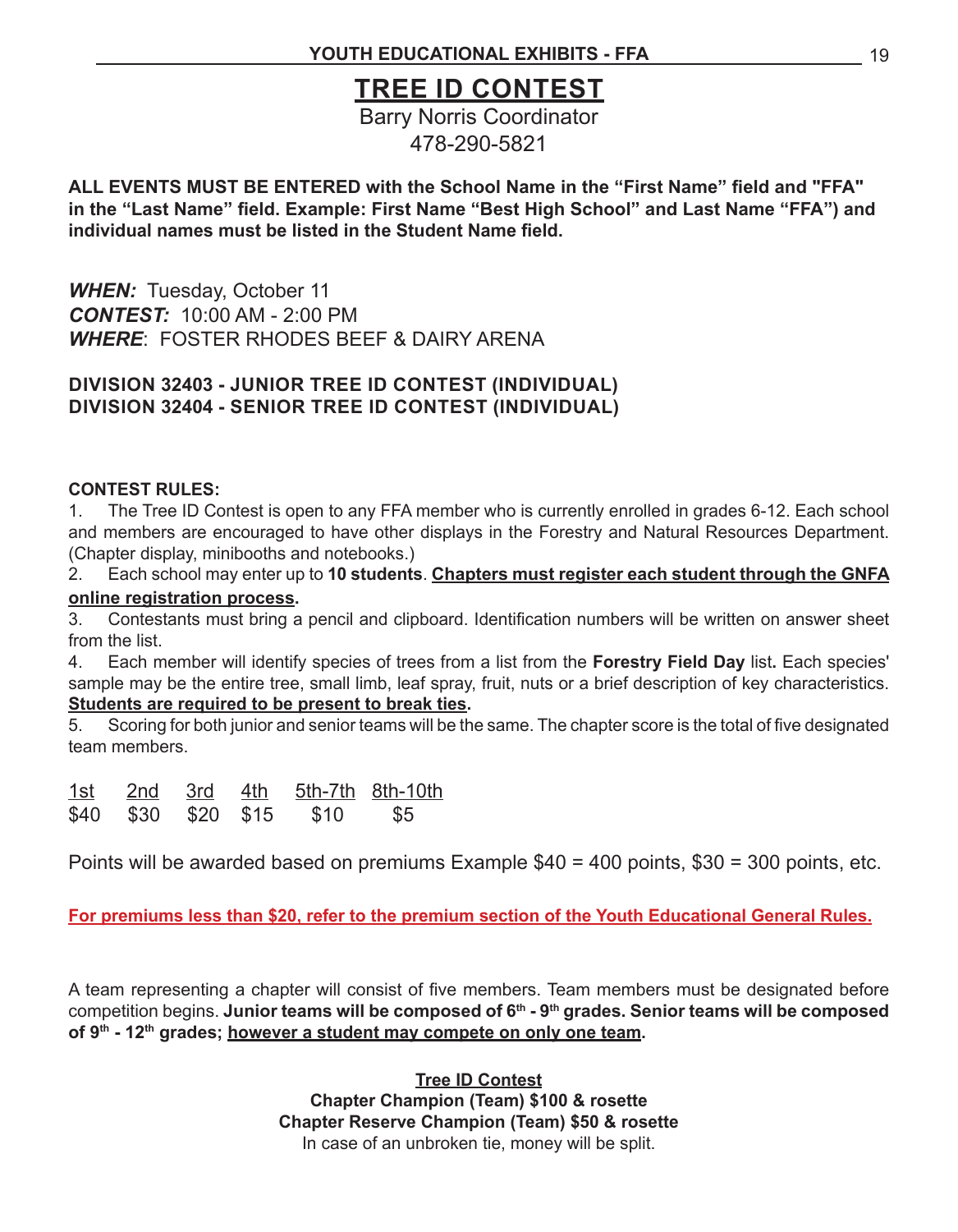#### **GEORGIA NATIONAL FAIR JR TREE ID CONTEST AND DENDROLOGY NOTEBOOK LIST**

#### **Common Name Common Name Common Name**

| 1. American Beech      | Fagus grandifolia     |
|------------------------|-----------------------|
| 2. American Elm        | Ulmus americana       |
| 3. American Holly      | llex opaca            |
| 4. American Hornbeam   | Carpinus caroliniana  |
| 5. American Sycamore   | Platanus occidentalis |
| 6. Ash                 | Fraxinus spp.         |
| 7. Baldcypress         | Taxodium distichum    |
| 8. Black Cherry        | Prunus serotina       |
| 9. Black Locust        | Robinia pseudoacacia  |
| 10. Black Oak          | Quercus velutina      |
| 11. Black Walnut       | Juglans nigra         |
| 12. Black Willow       | Salix nigra           |
| 13. Blackgum           | Nyssa sylvatica       |
| 14. Blackjack Oak      | Quercus marilandica   |
| 15. Boxelder           | Acer negundo          |
| 16. Buckeye            | Aesculus spp.         |
| 17. Catalpa            | Catalpa bignonioides  |
| 18. Cherrybark Oak     | Quercus pagoda        |
| 19. Chestnut Oak       | Quercus prinus        |
| 20. Eastern Cottonwood | Populus deltoides     |
| 21. Eastern Hemlock    | Tsuga canadensis      |
| 22. Eastern Redbud     | Cercis canadensis     |
| 23. Eastern Redcedar   | Juniperus virginiana  |
| 24. Eastern White Pine | <b>Pinus strobus</b>  |
| 25. Flowering Dogwood  | Cornus florida        |
| 26. Hazel Alder        | Alnus serrulata       |
| 27. Laurel Oak         | Quercus laurifolia    |
| 28. Live Oak           | Quercus virginiana    |
| 29. Loblolly Pine      | Pinus taeda           |
| 30. Longleaf Pine      | Pinus palustris       |
| 31. Mockernut Hickory  | Carya tomentosa       |
| 32. Mulberry           | Morus spp.            |
| 33. Overcup Oak        | Quercus lyrata        |
|                        |                       |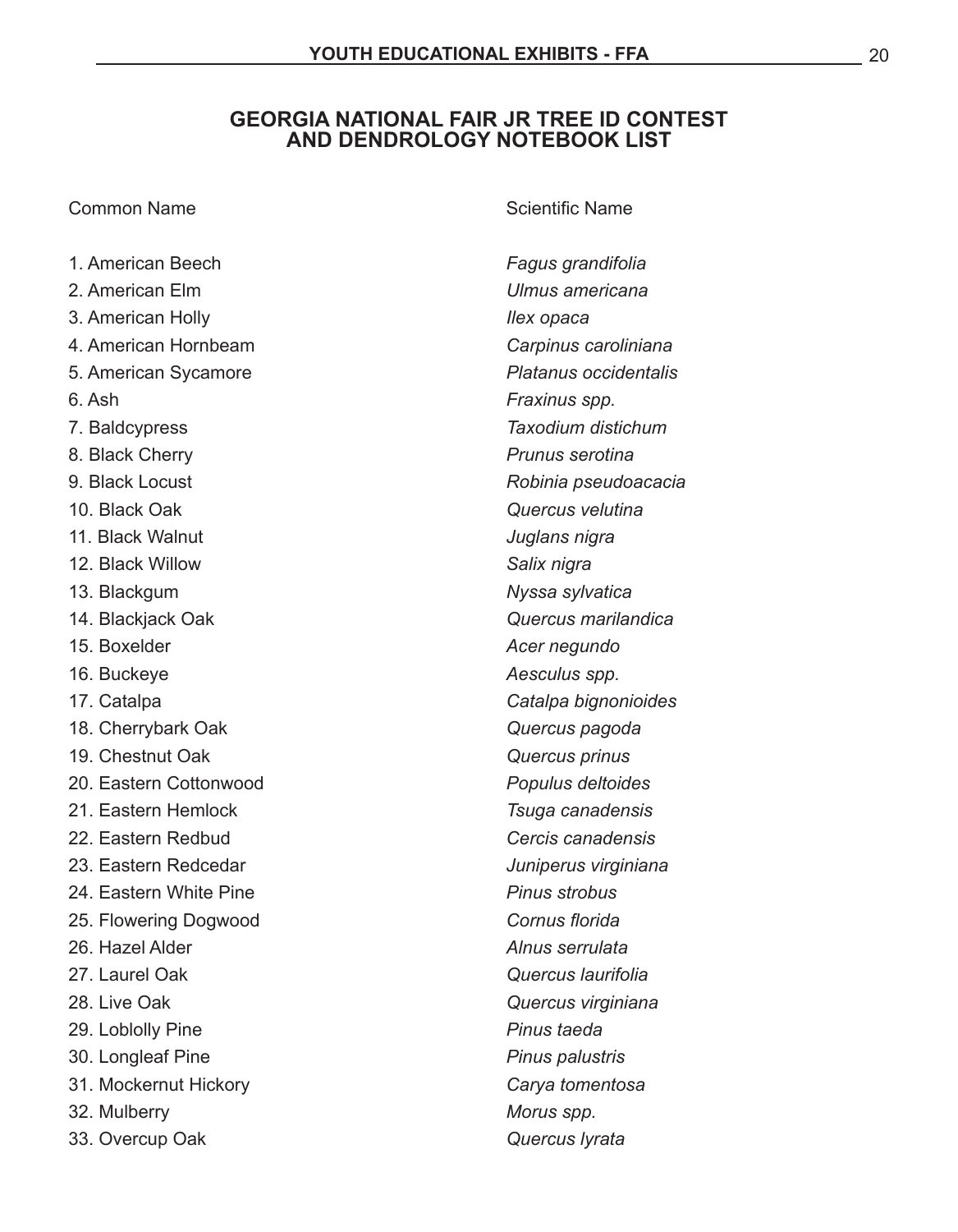#### **GEORGIA NATIONAL FAIR JR TREE ID CONTEST AND DENDROLOGY NOTEBOOK LIST**

| 34. Persimmon         | Diospyrus virginiana    |
|-----------------------|-------------------------|
| 35. Post Oak          | Quercus stellata        |
| 36. Red Maple         | Acer rubrum             |
| 37. River Birch       | Betula nigra            |
| 38. Sassafras         | Sassafras albidum       |
| 39. Scarlet Oak       | Quercus coccinea        |
| 40. Shortleaf Pine    | Pinus echinata          |
| 41. Slash Pine        | Pinus elliottii         |
| 42. Sourwood          | Oxydendrun arboreum     |
| 43. Southern Magnolia | Magnolia grandiflora    |
| 44. Southern Red Oak  | Quercus falcata         |
| 45. Spruce Pine       | Pinus glabra            |
| 46. Sugarberry        | Celtis laevigata        |
| 47. Sweetbay          | Magnolia virginiana     |
| 48. Sweetgum          | Liquidambar styraciflua |
| 49. Turkey Oak        | Quercus Iaevis          |
| 50. Virginia Pine     | Pinus virginiana        |
| 51. Water Oak         | Quercus nigra           |
| 52. White Oak         | Quercus alba            |
| 53. Willow Oak        | Quercus phellos         |

- 54. Winged Elm *Ulmus alata*
- 

**Common Name Common Name** *Common Name Common Name* 

55. Yellow-Poplar *COVERSITY COVERSITY COVERSITY COVERSITY COVERSITY COVERSITY COVERSITY COVERSITY COVERSITY COVERSITY COVERSITY COVERSITY COVERSITY COVERSITY COVERSITY COVERSITY COVERSITY COVERSITY COVERSITY COVERSITY CO*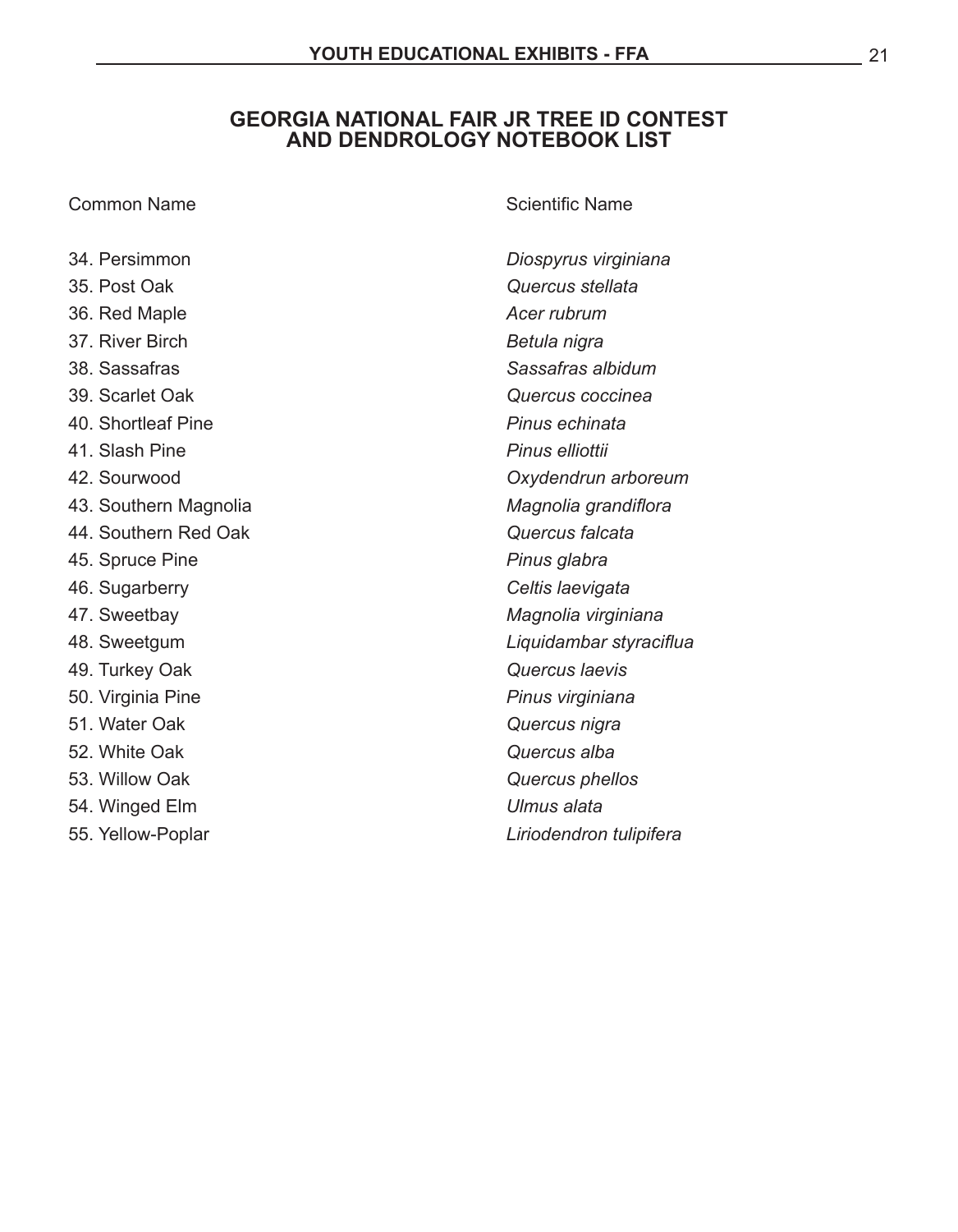#### **GEORGIA NATIONAL FAIR SR TREE ID CONTEST AND DENDROLOGY NOTEBOOK LIST**

| <b>Common Name</b>      | <b>Scientific Name</b> |
|-------------------------|------------------------|
| 1. Allegheny Chinkapin  | Castanea pumila        |
| 2. American Beech       | Fagus grandifolia      |
| 3. American Elm         | Ulmus americana        |
| 4. American Holly       | llex opaca             |
| 5. American Hornbeam    | Carpinus caroliniana   |
| 6. American Sycamore    | Platanus occidentalis  |
| 7. Ash                  | Fraxinus spp.          |
| 8. Baldcypress          | Taxodium distichum     |
| 9. Basswood             | Tilia spp.             |
| 10. Black Birch         | Betula lenta           |
| 11. Black Cherry        | Prunus serotina        |
| 12. Black Locust        | Robinia pseudoacacia   |
| 13. Black Oak           | Quercus velutina       |
| 14. Black Walnut        | Juglans nigra          |
| 15. Black Willow        | Salix nigra            |
| 16. Blackgum            | Nyssa sylvatica        |
| 17. Blackjack Oak       | Quercus marilandica    |
| 18. Bluejack Oak        | Quercus incana         |
| 19. Boxelder            | Acer negundo           |
| 20. Buckeye             | Aesculus spp.          |
| 21. Catalpa             | Catalpa bignonioides   |
| 22. Cherrybark Oak      | Quercus pagoda         |
| 23. Chestnut Oak        | Quercus prinus         |
| 24. Chinaberry          | Melina azedarach L.    |
| 25. Cucumbertree        | Magnolia acuminata     |
| 26. Eastern Cottonwood  | Populus deltoides      |
| 27. Eastern Hemlock     | Tsuga canadensis       |
| 28. Eastern Hophornbeam | Ostrya virginiana      |
| 29. Eastern Redbud      | Cercis canadensis      |
| 30. Eastern Redcedar    | Juniperus virginiana   |
| 31. Eastern White Pine  | <b>Pinus strobus</b>   |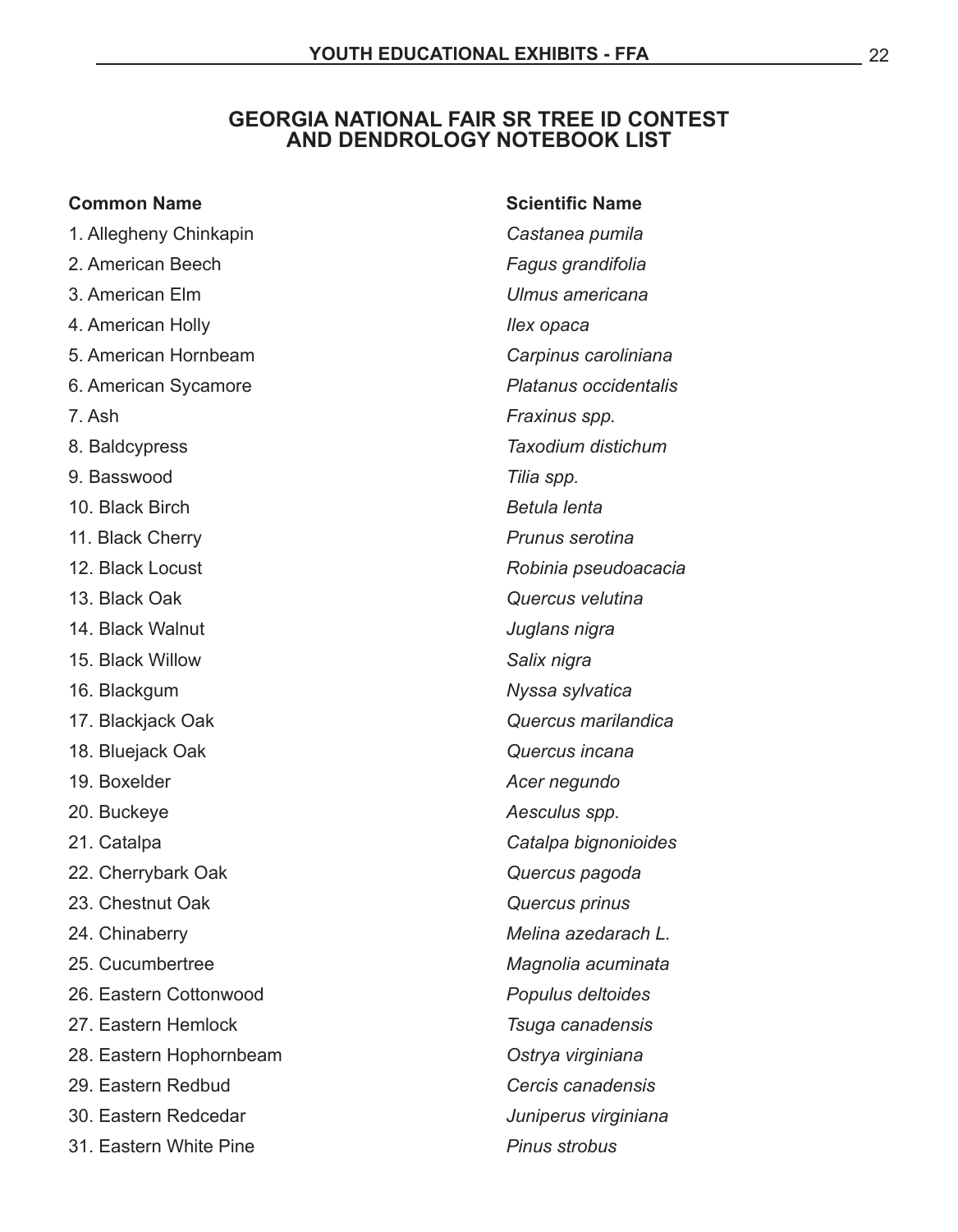#### **GEORGIA NATIONAL FAIR SR TREE ID CONTEST AND DENDROLOGY NOTEBOOK LIST**

| 32. Flowering Dogwood | Cornus florida              |
|-----------------------|-----------------------------|
| 33. Hazel Alder       | Alnus serrulata             |
| 34. Honeylocust       | Gleditsia triacanthos       |
| 35. Laurel Oak        | Quercus laurifolia          |
| 36. Leyland Cypress   | Cupressocyparis x Leylandii |
| 37. Live Oak          | Quercus virginiana          |
| 38. Loblolly Pine     | Pinus taeda                 |
| 39. Longleaf Pine     | Pinus palustris             |
| 40. Mimosa            | Albiza julibrissin          |
| 41. Mockernut Hickory | Carya tomentosa             |
| 42. Mulberry          | Morus spp.                  |
| 43. Northern Red Oak  | Quercus rubra               |
| 44. Overcup Oak       | Quercus lyrata              |
| 45. Paulownia         | Paulownia tomentosa         |
| 46. Pecan             | Carya illinoensis           |
| 47. Persimmon         | Diospyrus virginiana        |
| 48. Pignut Hickory    | Carya glabra                |
| 49. Pitch Pine        | Pinus rigida                |
| 50. Pond Pine         | Pinus serotina              |
| 51. Pondcypress       | <b>Taxodium ascendens</b>   |
| 52. Post Oak          | Quercus stellata            |
| 53. Red Maple         | Acer rubrum                 |
| 54. River Birch       | Betula nigra                |
| 55. Sassafras         | Sassafras albidum           |
| 56. Sawtooth Oak      | Quercus acutissima          |
| 57. Scarlet Oak       | Quercus coccinea            |
| 58. Shortleaf Pine    | Pinus echinata              |
| 59. Silver Maple      | Acer saccharinum            |
| 60. Slash Pine        | Pinus elliottii             |
| 61. Sourwood          | Oxydendrun arboreum         |
| 62. Southern Magnolia | Magnolia grandiflora        |
| 63. Southern Red Oak  | Quercus falcata             |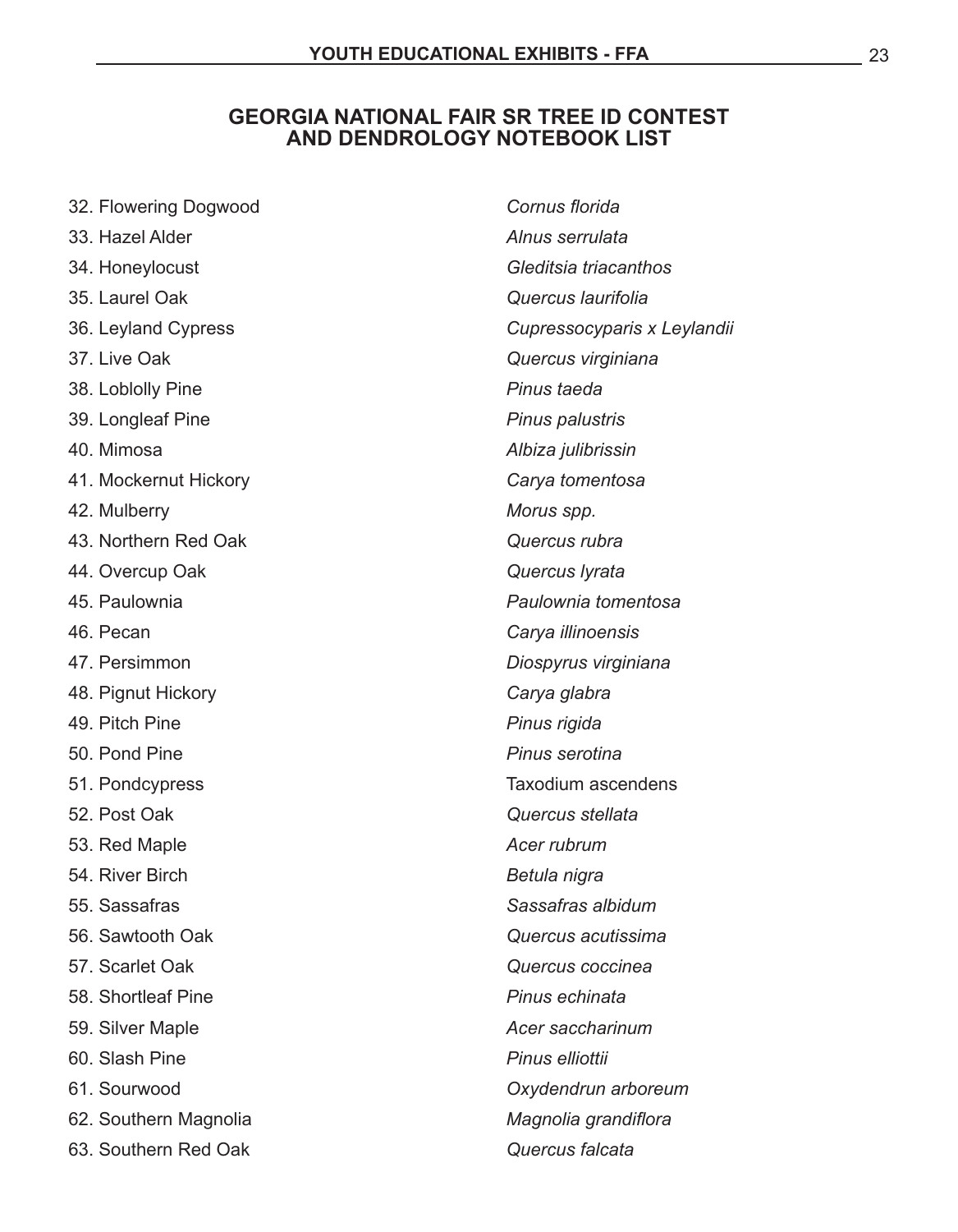#### **GEORGIA NATIONAL FAIR SR TREE ID CONTEST AND DENDROLOGY NOTEBOOK LIST**

| 64. Spruce Pine         | Pinus glabra            |
|-------------------------|-------------------------|
| 65. Sugar Maple         | Acer saccharum          |
| 66. Sugarberry          | Celtis laevigata        |
| 67. Sumac               | Rhus spp.               |
| 68. Sweetbay            | Magnolia virginiana     |
| 69. Sweetgum            | Liquidambar styraciflua |
| 70. Table Mountain Pine | Pinus pungens           |
| 71. Turkey Oak          | Quercus laevis          |
| 72. Virginia Pine       | Pinus virginiana        |
| 73. Water Oak           | Quercus nigra           |
| 74. White Oak           | Quercus alba            |
| 75. Willow Oak          | Quercus phellos         |
| 76. Winged Elm          | Ulmus alata             |
| 77. Yaupon              | Ilex vomitoria          |
| 78. Yellow-Poplar       | Liriodendron tulipifera |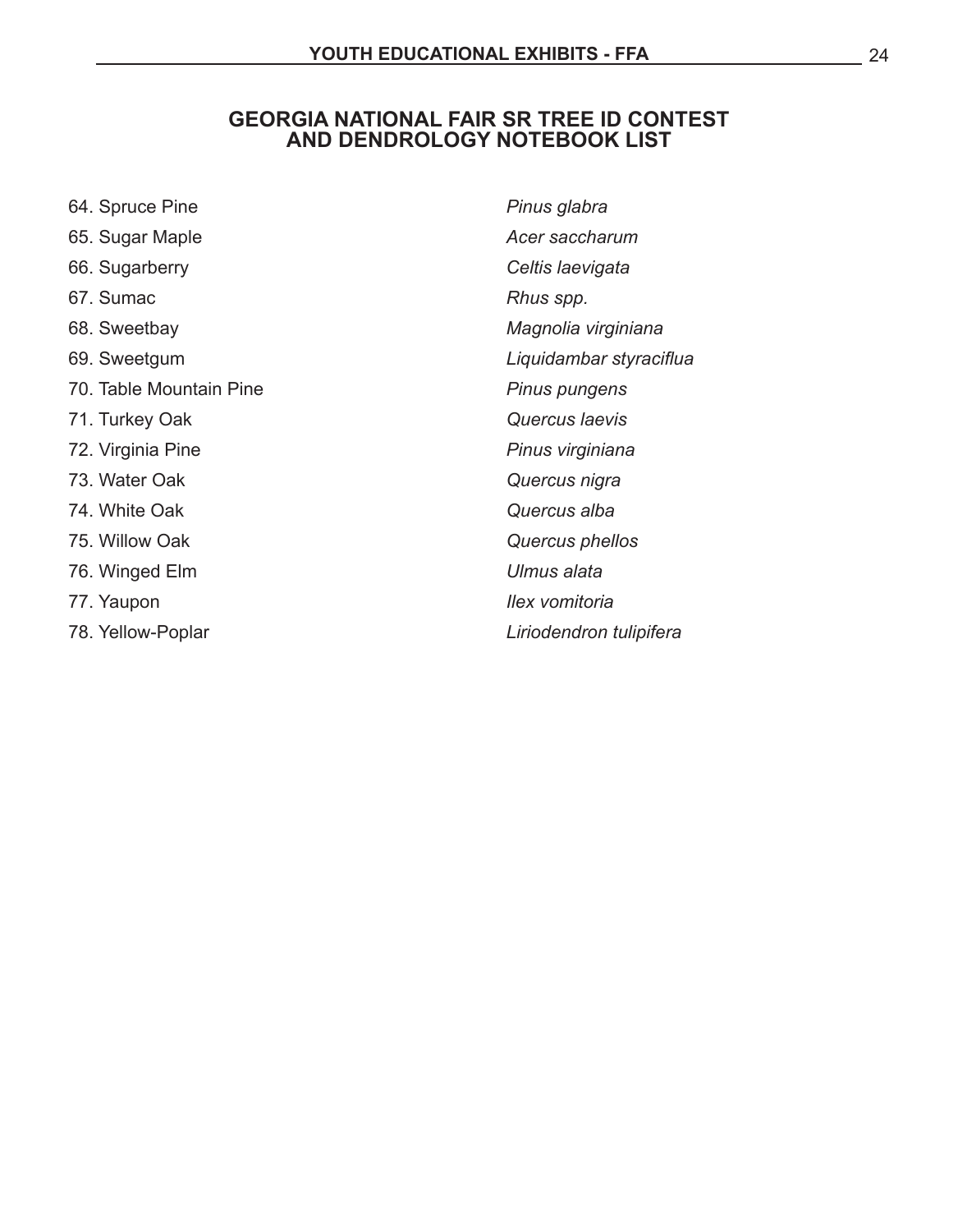## **HORTICULTURE DEPARTMENT**

**Exhibit Delivery Schedule**: Thursday, Sept. 29 - Saturday, Oct. 1 Weekdays 9:00 AM - 5:00 PM Saturday 10:00 AM - 3:00 PM **\*NO SUNDAY DELIVERY**

**Arrival deadline on all exhibits**: Saturday, Oct. 1, 3:00 PM **No late registrations will be accepted.** 

**Release Time:** Tuesday, October 19, 12:00 PM - 8:00 PM Wednesday, October 20, 10:00AM - 4:00 PM & Saturday, October 23, 10:00AM - 3:00 PM

#### **THE FAIRGROUNDS CANNOT BE RESPONSIBLE FOR THE SAFETY OF EXHIBITS LEFT AFTER 3:00 PM OCTOBER 23. EXHIBITS LEFT AFTER THIS TIME BECOME PROPERTY OF THE FAIR AND MAY BE DISPOSED OF.**

1. **All exhibitors are required to read and abide by the Georgia National Fair General Rules and Regulations. PLEASE NOTE: IT IS YOUR RESPONSIBILITY TO READ AND UNDERSTAND THE RULES. If you have questions, you may certainly email us at contests@gnfa.com. Please help us prevent entry disqualifications.**

2. **A TEACHER/ADVISOR/AGENT MUST BE PRESENT FOR DELIVERY AND PICKUP OF EXHIBITS.** 

3. **Exhibitors must be preregistered through the GNFA online registration process. Online entries must be received by September 21, 2022.** Advisors must email contests@gnfa.com to obtain required password by Sept. 19, 2022. Password is required to register. **Late entries will not be processed.** 

4. Individuals are limited to **one** entry per class.

 Chapters are limited to the following number of entries in each division:

| Floral Design Contest Entries2 |  |
|--------------------------------|--|
|                                |  |
| Horticultural Research5        |  |
| Landscape Plans10              |  |
| Large Displays1                |  |
| Minibooth Exhibits5            |  |
| Plants/Materials5              |  |

5. All entries must be tagged with Georgia National Fair Entry Tag before judging.

6. An entry may be exhibited only once at the Georgia National Fair unless it has been extensively modified (live plant classes are excluded).

7. No toxic substance may be used or displayed. Empty cleaned containers may be displayed.

8. The chapter must assume responsibility for loose tools, accessories or other items. A fastening device must be used to secure items to display.

9. If a plant/project is entered in the wrong division, it will be judged for a ribbon place, but will not be eligible for a Grand Champion or Reserve Champion ribbon.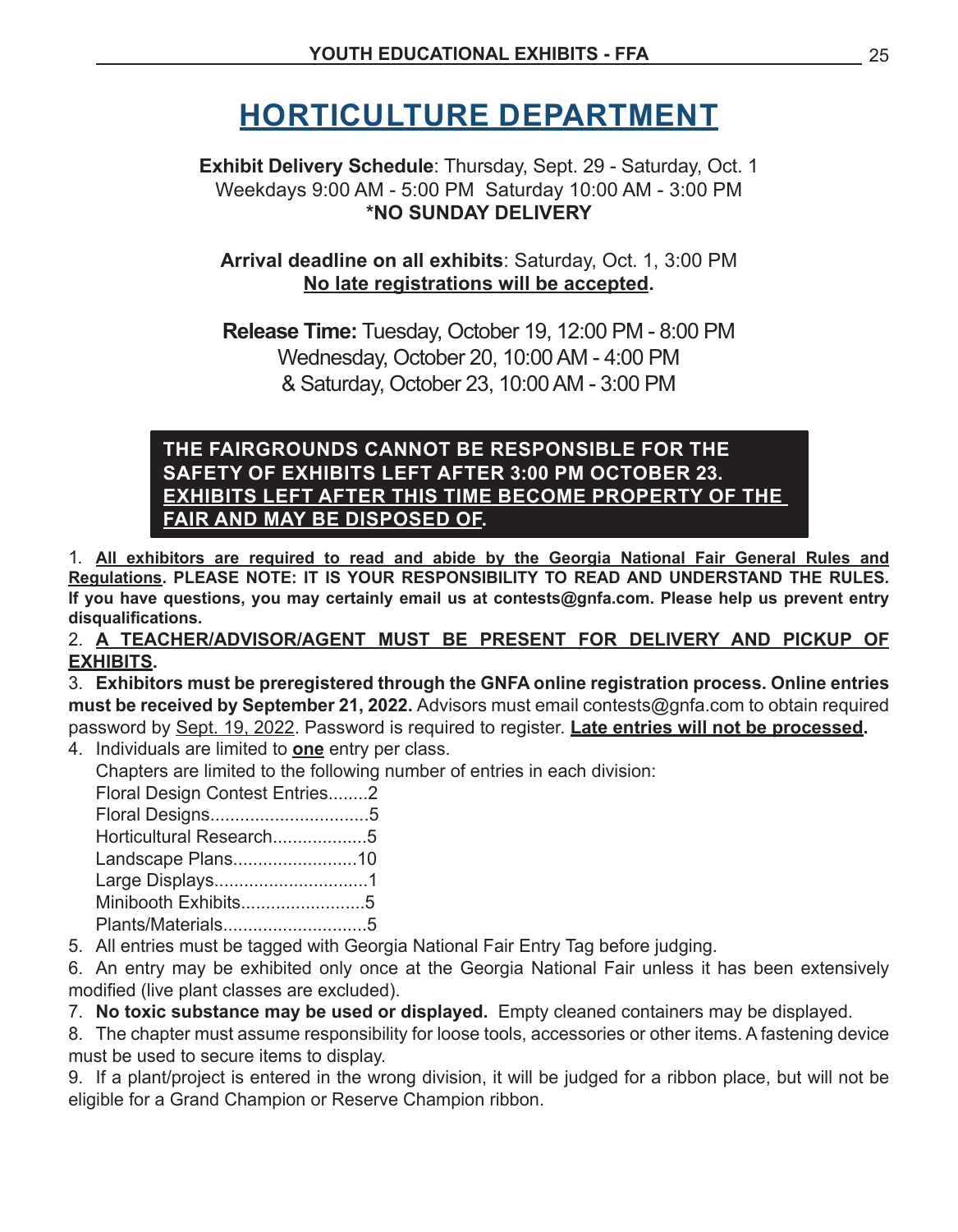

### **Georgia National Fair Superior FFA Horticulture Chapter**

#### **1st Place - Superior FFA Horticulture Chapter - \$500 2nd Place - Reserve Superior FFA Horticulture Chapter - \$250**

The FFA chapter accumulating the most points out of their 15 highest scoring projects in the Horticulture Department will be the Georgia National Fair Superior FFA Horticulture Chapter. The chapter winning this award will receive \$500 and a plaque.

A tie will be broken by the total number of points accumulated for all entries.

The second place chapter will receive \$250 and a Georgia National Fair Reserve Superior FFA Horticulutre Chapter plaque.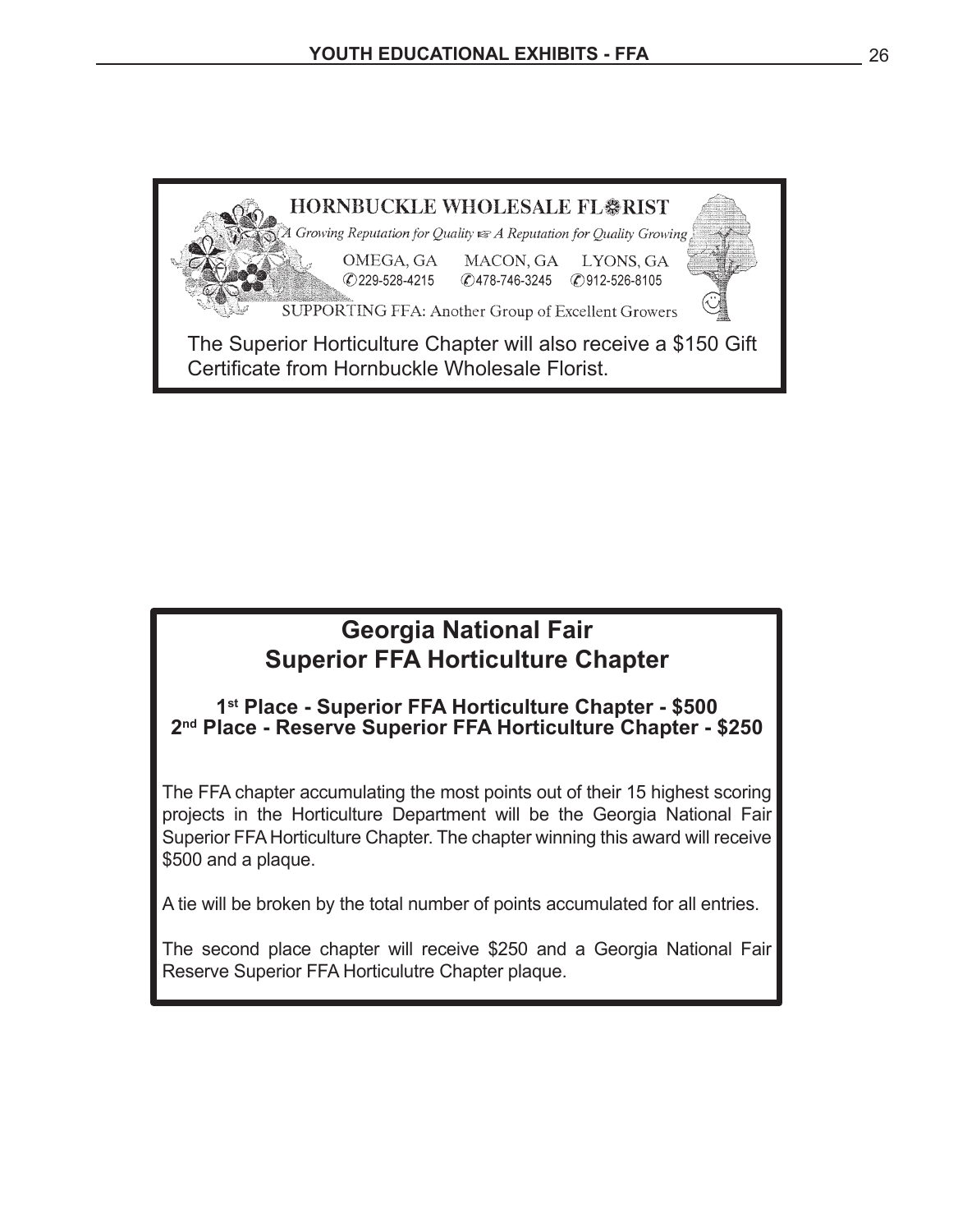### **HORTICULTURE CHAPTER DISPLAYS**

Melissa Riley • Coordinator 478-825-6067

**ALL EVENTS MUST BE ENTERED with the School Name in the "First Name" field and "FFA" in the "Last Name" field. Example: First Name "Best High School" and Last Name "FFA") and individual names must be listed in the Student Name field.**

#### **DIVISION 34101 HORTICULTURE CHAPTER DISPLAYS**

#### **CLASS**

#### **1 Horticulture Chapter Display**

Each year there will be a different theme for the horticulture chapter displays.

#### **2022 THEME: "IMPACT OF SCHOOL GREENHOUSES"**

#### *A chapter may enter only one exhibit in this division. Online entries must be made by September 21, 2022.*

Display area to be a triangle 4'x4'x5'6", with a two-sided backdrop of 4'x8' panels hinged together. These panels will be supplied by the Fair and will be in place ready for use

by September 29. Chapters may use staples, thumbtacks, or small finishing nails to attach their exhibit. Use of the floor space within the triangle to create a three-dimensional exhibit is strongly encouraged. There will be a 12"x5'6" title board across the top for your use. See sketch below. **Display will be judged on the chapter's ability to put together an attractive, creative and informative display based on the theme "IMPACT OF SCHOOL GREENHOUSES"** Displays will be judged as follows: Title related to theme (10 pts), Attractiveness/neatness (15 pts), Creativity/uniqueness (20 pts), Educational value - information provided is students' own work (30) and Use of 3D display space (25 pts).

| <b>Ribbon</b> | <b>Value</b> |
|---------------|--------------|
| <b>Blue</b>   | 700 points   |
| Red           | 500 points   |
| White         | 300 points   |
| НM            | No points    |

\*Champion \$300 & rosette \*Reserve Champion \$200 & rosette

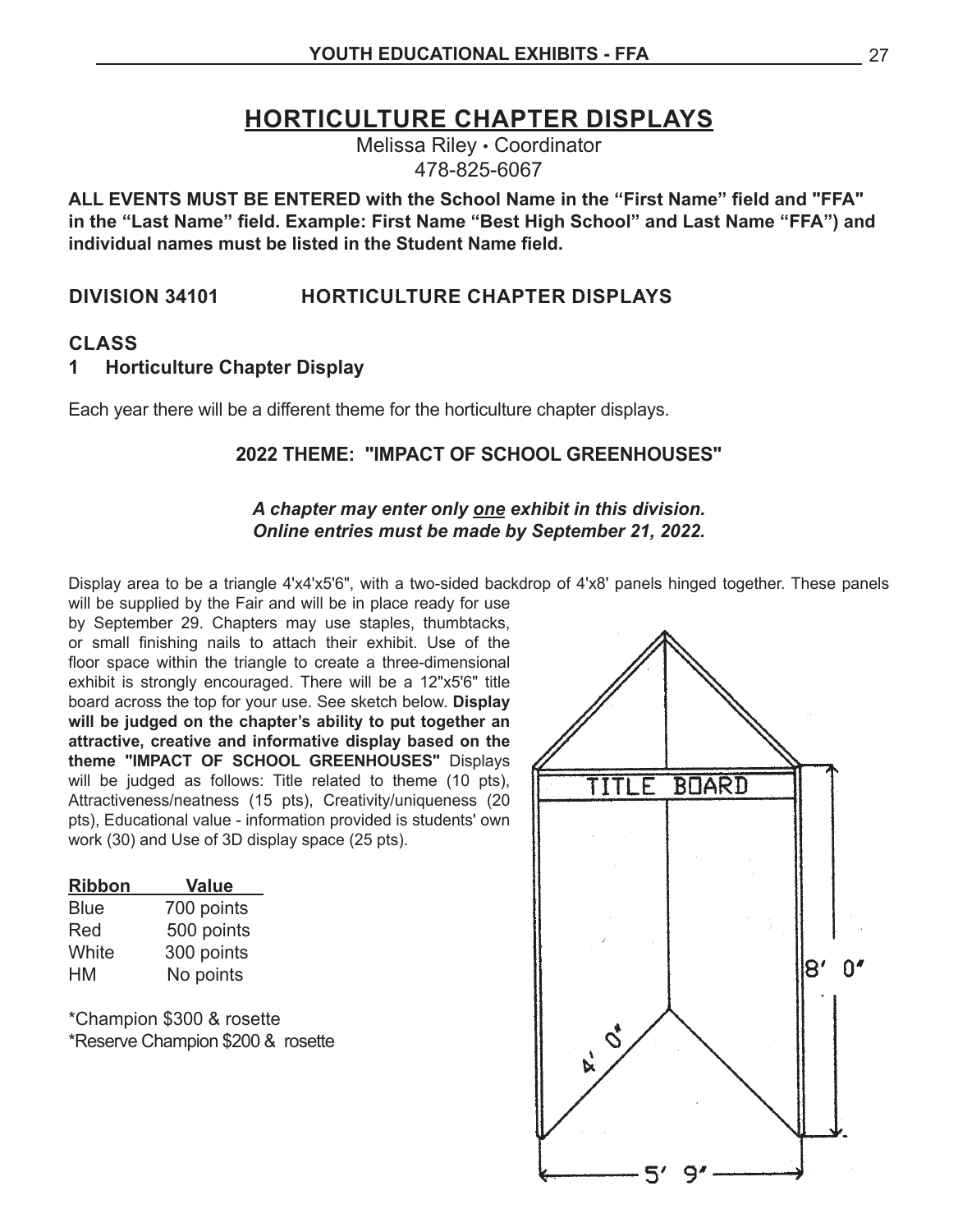### **FLORAL DESIGN EXHIBITS**

Brittaney Schwing , Coordinator bschwing@gaaged.org/229-326-7783

**ALL EVENTS MUST BE ENTERED with the School Name in the "First Name" field and "FFA" in the "Last Name" field. Example: First Name "Best High School" and Last Name "FFA") and individual names must be listed in the Student Name field.**

#### **DIVISION 34201 FLORAL DESIGN EXHIBIT**

| 1 Floral Design (Live)<br><b>Blue</b>            | <b>Value</b> |
|--------------------------------------------------|--------------|
|                                                  | 100 points   |
| 2 Floral Design (Silk/Dried)<br>80 points<br>Red |              |
| White<br>50 points                               |              |
| No points<br>HМ                                  |              |

#### **For premiums less than \$20, refer to the premium section of the Youth Educational General Rules.**

\*Division Champion \$40, rosette & 400 points \*Division Reserve Champion \$30, rosette & 300 points

#### **Theme for 2022 Floral Arrangements: "BOHEMIAN BONANZA"**

*Individuals are limited to one entry per class in this division; chapters are limited to a maximum of five entries in this division.* Entries will be judged as follows: Theme (20 pts.), Design (20pts), Technique & Workmanship (20pts), Balance & Color Interest, (20pts), Functionality & Suitability (10pts), and Judge's Choice (10 pts).

Explanation of Floral Arrangement Terms:

**Design**: Design is the overall shape or form of composition, a planned relationship of the parts. The elements of design include: line (linear patterns attracting the eye to the focal point); form (three dimensional shape); texture (surface appearance of materials); color (use of tints, tones, shades of hues); the pleasing way in which lines, textures, sizes and colors are blended or contrasted; and the tying together of the parts by the combination of good design, balance and harmony.

**Technique & Workmanship**: The method used to put the arrangement together and how well the arrangement withstands use and movement, soundness of construction.

**Balance & Color Interest** : Visual stability: determined by the relative sizes of material and relative darkness or lightness, and the placement of them.

**Functionality & Suitability**: Appropriateness of arrangement for use intended.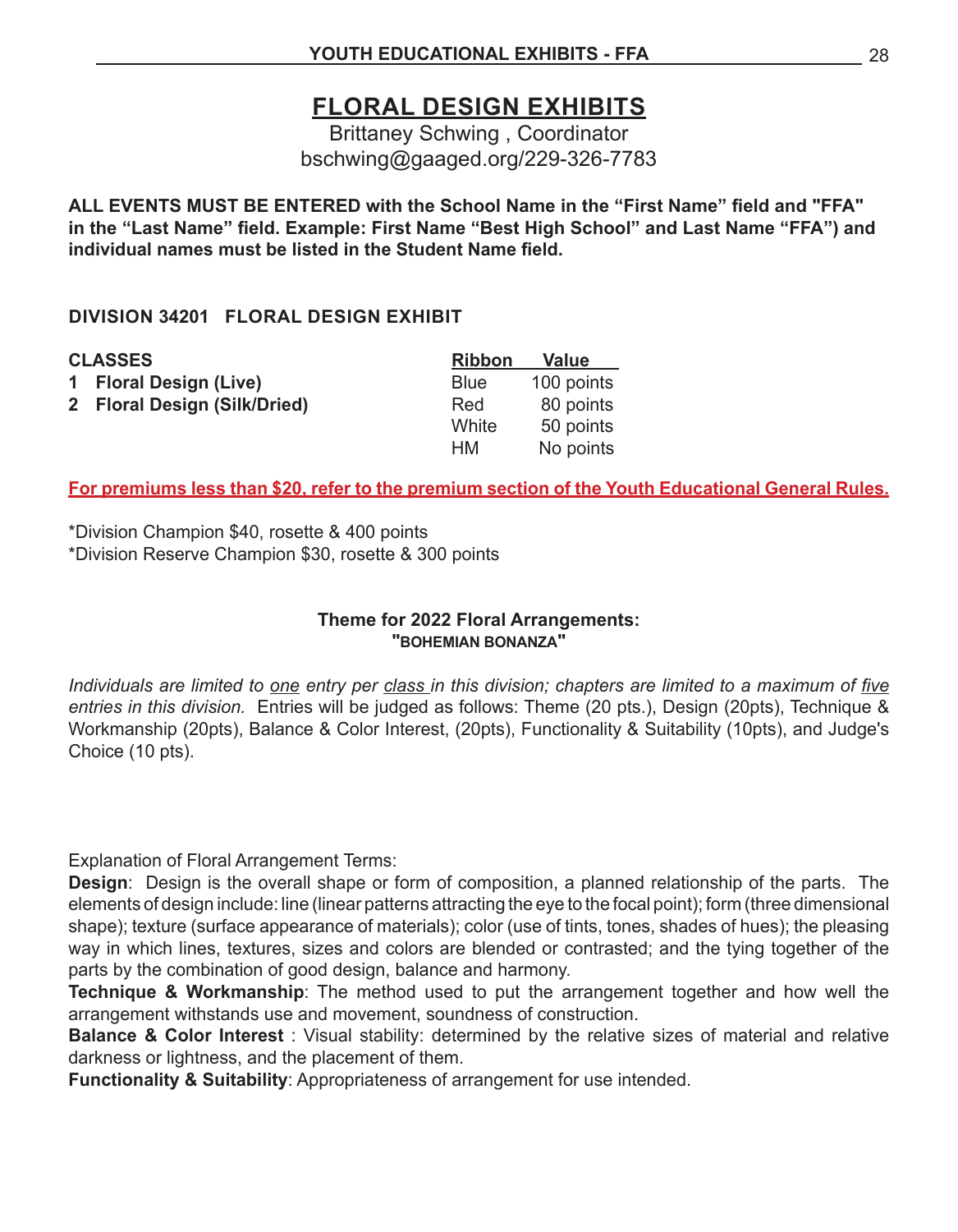**LANDSCAPE PLANS**

Melissa Riley, Coordinator 478-825-6067

**ALL EVENTS MUST BE ENTERED with the School Name in the "First Name" field and "FFA" in the "Last Name" field. Example: First Name "Best High School" and Last Name "FFA") and individual names must be listed in the Student Name field.**

#### **DIVISION 34301 LANDSCAPE PLAN**

| <b>CLASSES</b>                | <b>Ribbon</b> | <b>Value</b> |
|-------------------------------|---------------|--------------|
| 1 Landscape Plans, CAD        | <b>Blue</b>   | 200 points   |
| 2 Landscape Plans, Hand drawn | Red           | 100 points   |
|                               | White         | 50 points    |
|                               | <b>HM</b>     | No points    |

**For premiums less than \$20, refer to the premium section of the Youth Educational General Rules.**

\*Division Champion \$40, rosette & 400 points \*Division Reserve Champion \$30, rosette & 300 points

*Individuals are limited to one entry per class in this division; chapters are limited to a maximum of 10 entries in this division.* Landscape design drawings are to be original designs on any weight paper larger than 10 inches by 14 inches. They must include a complete key or legend identifying the materials used in the drawing, including the scale used.

Entries will be judged as follows: Scale/North Directional (10pts), Symbols/coding (20pts), Design Principles (30pts), Plant Identification (20pts) and Neat/Attractive Presentation (20pts).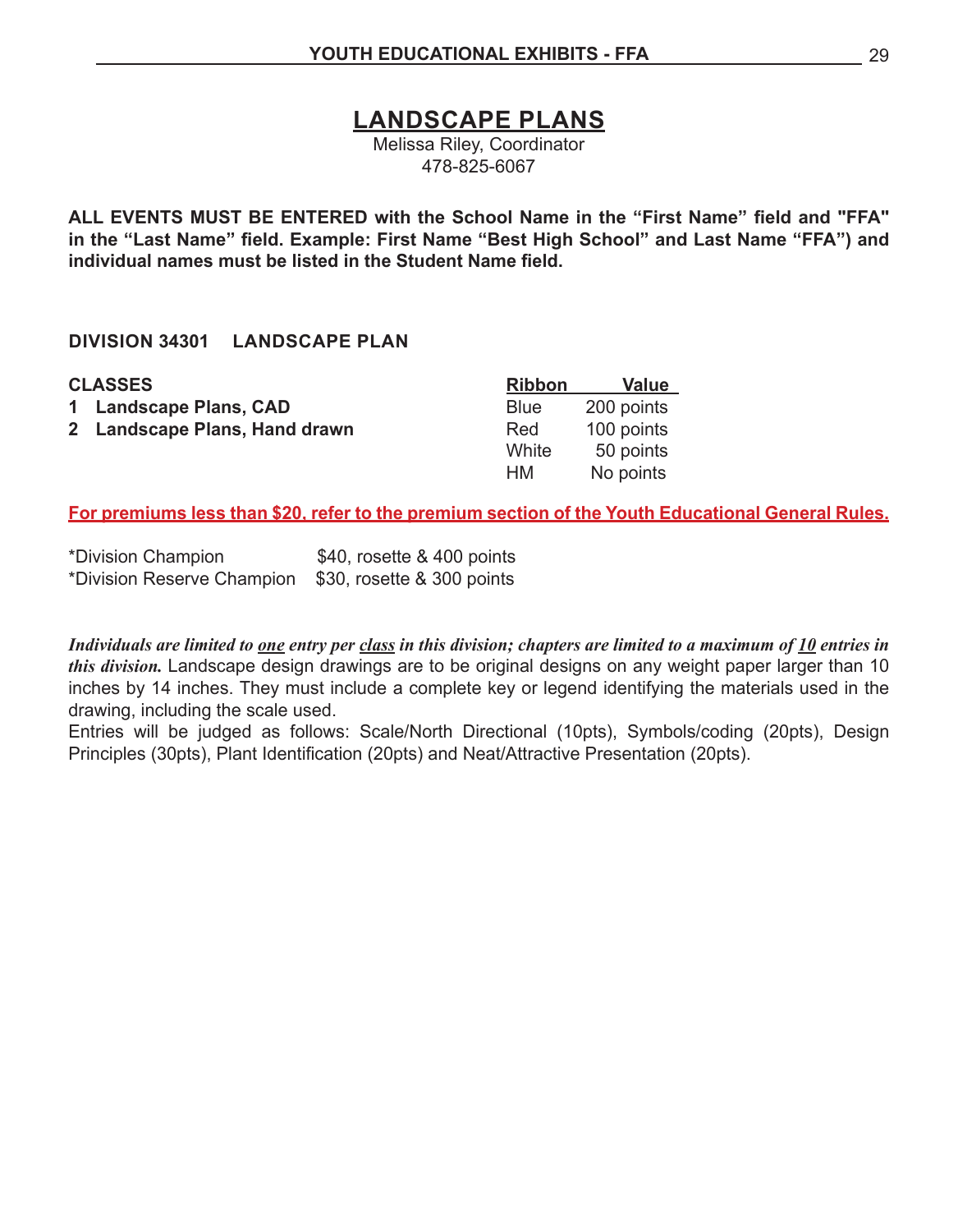### **MINIBOOTH - AGRISCIENCE RESEARCH**

Melissa Riley, Coordinator 478-825-6067

**ALL EVENTS MUST BE ENTERED with the School Name in the "First Name" field and "FFA" in the "Last Name" field. Example: First Name "Best High School" and Last Name "FFA") and individual names must be listed in the Student Name field.**

#### **DIVISION 34401 AGRISCIENCE RESEARCH MINIBOOTH**

*A chapter may enter a maximum of five (5) entries in this division. Individuals or teams of two are limited to one entry.* **There is no designated theme for this competition.** 

**Information in booth must contain typed or computer generated: experiment hypothesis, purpose, materials, procedure, data, results and conclusion**. Only projects where a scientific investigation has taken place must be entered.

**Exhibits must fit into prebuilt display areas provided by the Fai**r. The display area will be a triangle 30"x30"x36", with a two-sided backdrop of 30"x 24" panels hinged together. See page 76 for design. **POINTS WILL BE DEDUCTED FOR DISPLAYS EXTENDING BEYOND THESE DIMENSIONS.** The display booths are unpainted plywood and are approximately 30" off the floor. Use of the "floor" of the minibooth to create a three-dimensional exhibit is strongly encouraged.

Display may be stapled, tacked ortaped onto the wooden panels. **Do not use glue, paint or nails. NO ELECTRICITY IS AVAILABLE FOR MINIBOOTHS**.

**Live animals or toxic substances may not be used in the display.** Empty cleaned containers may be displayed. *Items of value are placed in the booth at the risk of the exhibitor.*

Exhibits not suitable for family viewing will not be displayed.

**The exhibit tag furnished by the Georgia National Fair must be placed on the upper right-hand corner of the right partition of the exhibit booth**.

Minibooths will be judged as follows: Hypothesis/Purpose (20pts), Materials (10pts), Procedure (10pts), Data (10pts), Results (10pts), Conclusion (20pts) and Visual Presentation (20pts).

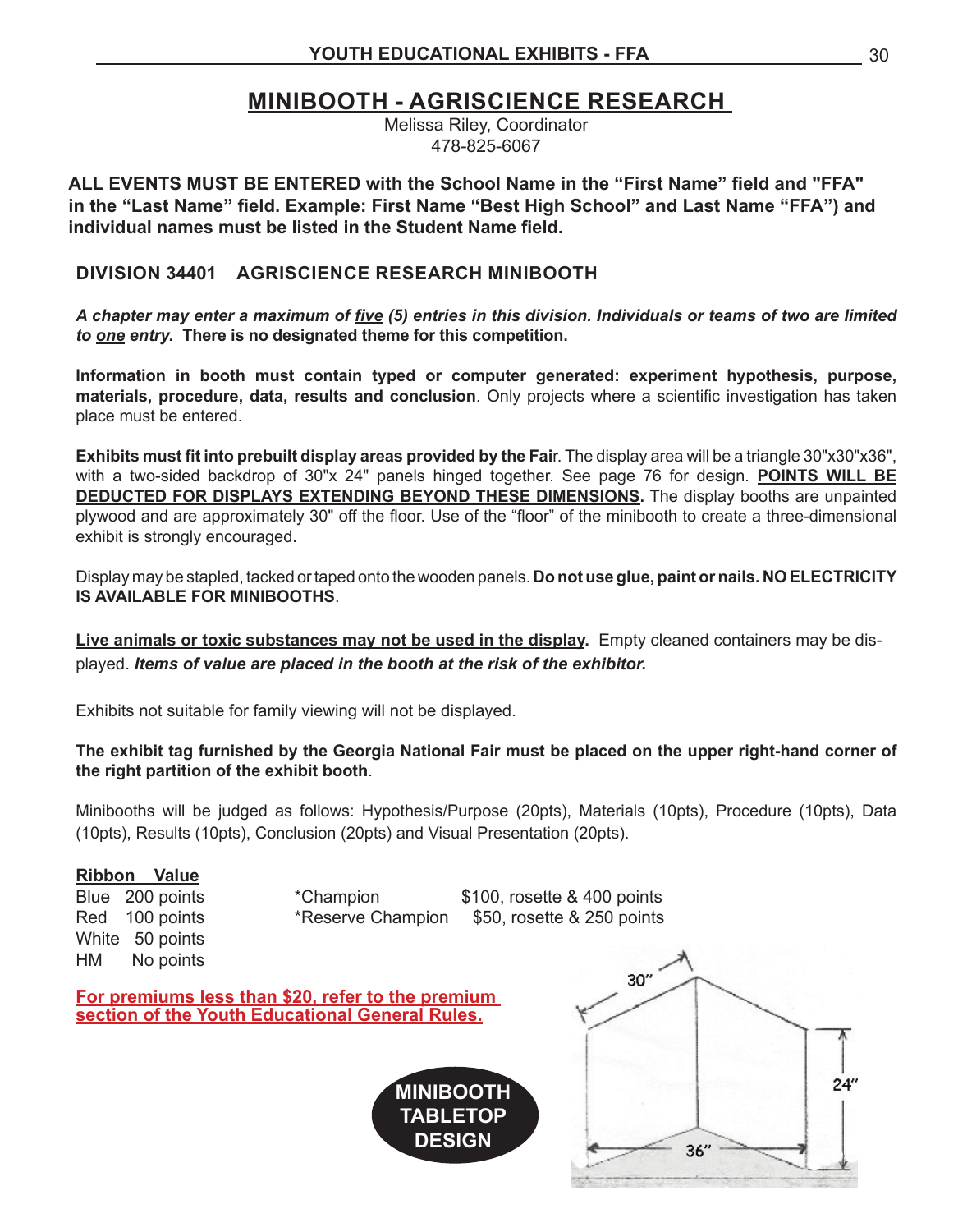### **MINIBOOTH - HORTICULTURE**

Melissa Riley, Coordinator 478-825-6067

**ALL EVENTS MUST BE ENTERED with the School Name in the "First Name" field and "FFA" in the "Last Name" field. Example: First Name "Best High School" and Last Name "FFA") and individual names must be listed in the Student Name field.**

#### **DIVISION 34501 HORTICULTURE MINIBOOTH**

*Individuals or teams of two are limited to one entry; chapters are limited to five entries in this division.* **There is no designated theme for this competition, but the subject must be related to horticulture.** 

**Exhibits must fit into pre-built display areas provided by the Fair.** The display area will be a triangle 30"x30"x36", with a two-sided backdrop of 30"x24" panels hinged together. **POINTS WILL BE DEDUCTED FOR DISPLAYS EXTENDING BEYOND THESE DIMENSIONS**. The display booths are unpainted plywood and are approximately 30" off the floor. **Exhibits must include: title, typed or computer generated written information, and some type of visual (e.g., pictures, models) related to the theme of the minibooth.** Use of the "floor" of the minibooth to create a three-dimensional exhibit is strongly encouraged.

Displays may be stapled, tacked or taped onto the wooden panels. Do not use glue, paint or nails. **NO ELECTRICITY IS AVAILABLE FOR MINIBOOTHS.**

**Live animals or toxic substances may not be used in the display.** Empty cleaned containers may be displayed. *Items of value are placed in the booth at the risk of the exhibitor.*

Exhibits not suitable for family viewing will not be displayed.

#### **The exhibit tag furnished by the Georgia National Fair must be placed on the upper right-hand corner of the right partition of the exhibit booth.**

Minibooths will be judged as follows: Title related to horticulture (10 pts), Attractiveness/neatness (15 pts), Creativity / Uniqueness (20 pts), Educational value - information provided student's own work (30 pts), Use of 3D display space (25 pts.).

| *Division Champion \$100, rosette & 400 points |                                                       | <b>Ribbon</b> | <b>Value</b> |
|------------------------------------------------|-------------------------------------------------------|---------------|--------------|
|                                                | *Division Reserve Champion \$50, rosette & 250 points | <b>Blue</b>   | 200 points   |
|                                                |                                                       | Red           | 100 points   |
|                                                |                                                       | White         | 50 points    |
|                                                |                                                       | HM.           | No points    |



**For premiums less than \$20, refer to the premium section of the Youth Educational General Rules.**

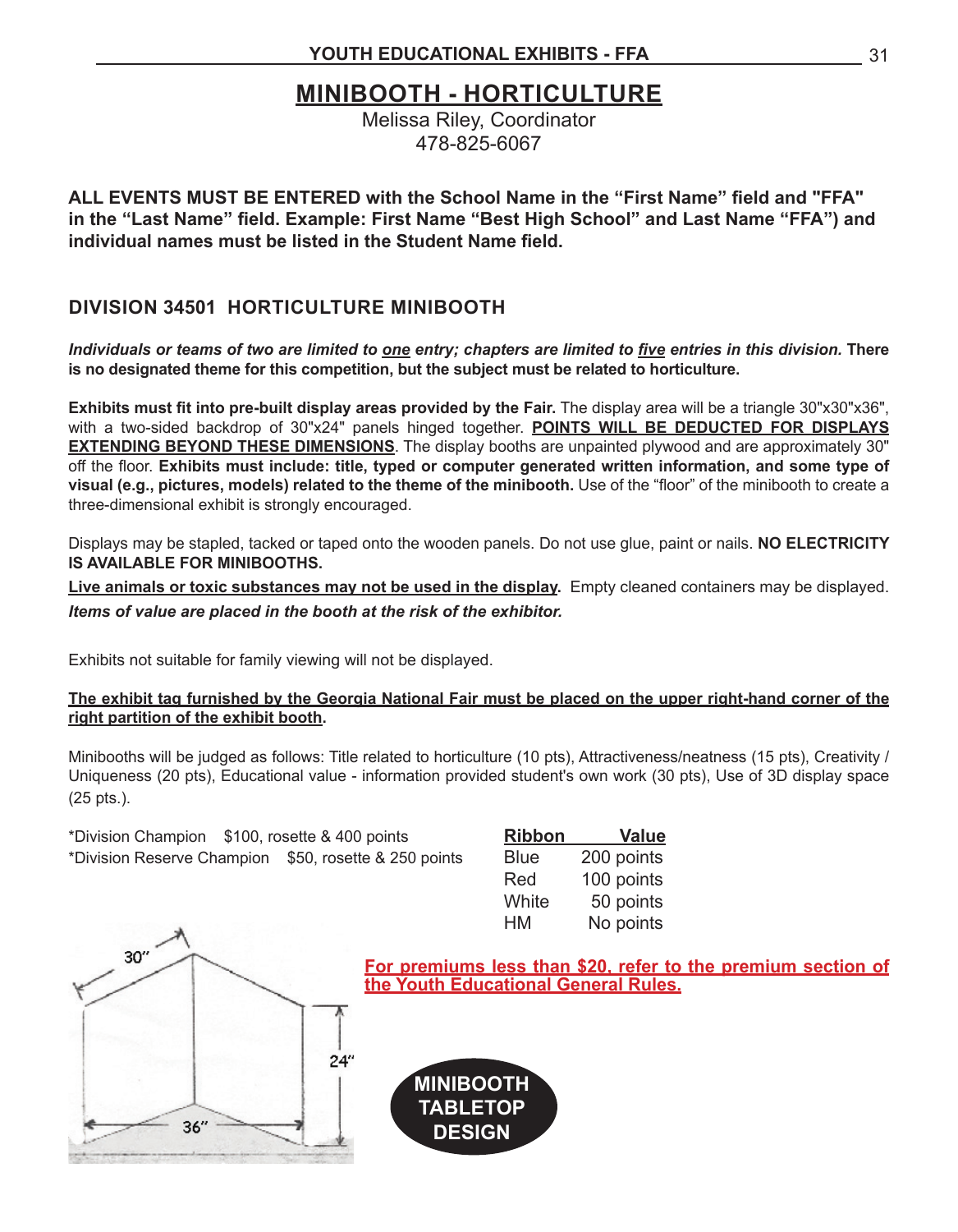### **PLANTS/MATERIALS**

Melissa Riley, Coordinator 478-825-6067

**ALL EVENTS MUST BE ENTERED with the School Name in the "First Name" field and "FFA" in the "Last Name" field. Example: First Name "Best High School" and Last Name "FFA") and individual names must be listed in the Student Name field.**

#### **DIVISION 34601 PLANTS/MATERIALS**

|   | <b>CLASSES</b>            | <b>Ribbon</b> | <b>Value</b> |
|---|---------------------------|---------------|--------------|
|   | 1 Flowering Potted Plants | <b>Blue</b>   | 100 points   |
|   | 2 Foliage Plants          | Red           | 80 points    |
|   | 3 Hanging Baskets         | White         | 50 points    |
| 4 | <b>Other</b>              | <b>HM</b>     | No points    |

**For premiums less than \$20, refer to the premium section of the Youth Educational General Rules.**

| *Division Champion                                    | \$40, rosette & 400 points |
|-------------------------------------------------------|----------------------------|
| *Division Reserve Champion \$30, rosette & 300 points |                            |

*Individuals are limited to one entry per class in this division; chapters are limited to a maximum of five entries in this division. All plants, including hanging baskets, must have a tray to catch water; if not provided, plants will not be watered.* All plants must be in the care and ownership of the exhibitor by August 1. Plants must be free of insects, diseases and insect damage. Plants with insects and/or disease will be eliminated and discarded. Plants must be properly prepared. They must be well rooted in containers appropriate for the size of the plants. Plants must not be rootbound or potbound. Plants must be cleaned of dead foliage, flowers and stems. The exhibit will be judged on the quality of the plant, not the container. Elaborate and expensive containers will not be considered in the judging of the plants. Plants must come from the school with the school and student's name attached. Entries will be judged as follows: Overall Appearance (30pts), Balance & Proportion (25pts), Absence of Pest / Cultural Damage (25pts) and Judges Choice (20pts).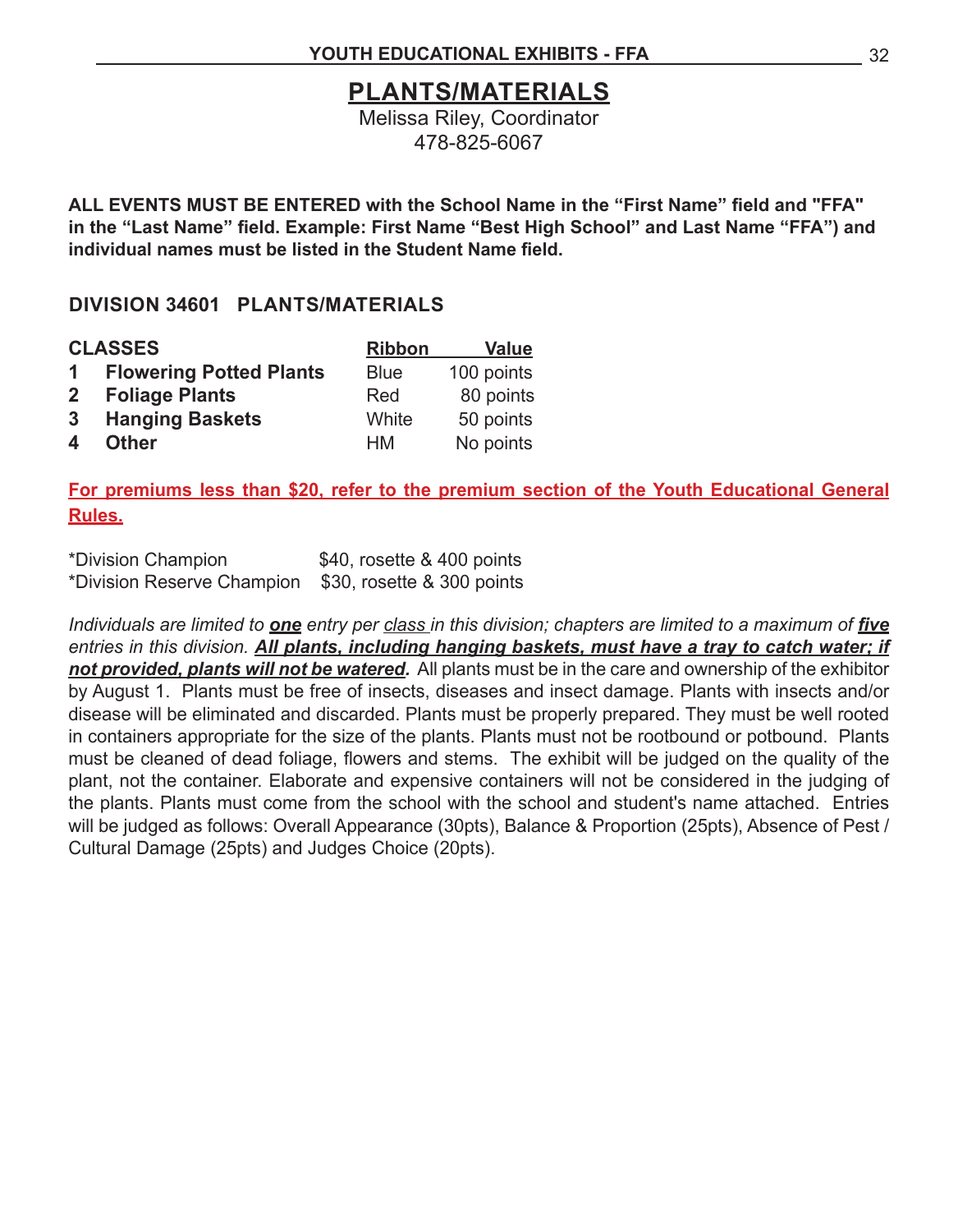### **FLORAL DESIGN CONTEST**

Brittaney Schwing , Coordinator bschwing@gaaged.org/229-326-7783

#### **ALL EVENTS MUST BE ENTERED with the School Name in the "First Name" field and "FFA" in the "Last Name" field. Example: First Name "Best High School" and Last Name "FFA") and individual names must be listed in the Student Name field.**

*WHEN:* Tuesday, October 11 *CHECK-IN:* 10:00 AM *WHERE:* MILLER-MURPHY-HOWARD CULINARY AREA *Contest begins:* 10:30 AM Judging will begin at 11:00 AM

**DIVISION 34703 FLORAL DESIGN CONTEST JUNIOR DIVISION 34704 FLORAL DESIGN CONTEST SENIOR**

#### *2022 Theme:* **"BOHEMIAN BONANZA"**

*Individuals are limited to one entry; chapters are limited to two entries in this division.* 

#### **CONTEST RULES:**

1. In the floral design contest, a person who has been declared an FFA Winner as a result of the GNF competition the previous year may not enter the competition again.

2. Contestants will be asked to make a floral design of their choice. It is suggested that the student have in mind exactly what design they will make and practice making the arrangement before the competition. **Students may not use pictures or photos of the arrangement they are creating.**

3. The arrangement may be of any style or design. Novelty and high style designs are encouraged. **Note: 20% of points earned by use of theme in the design.**

4. Contestants must supply all materials, tools, etc., however, nothing can be pre-made prior to the contest.

5. Fresh, silks or dried foliage and flowers, accessories, balloons, etc. may be used.

6. The contest committee will supply a table for the contestant.

7. The finished design must be one unit, just as it would be sold from a florist shop. Any accessories must be contained in or attached to the design.

8. Design must be deliverable.

9. Cost of the design, including any accessories, must be between **\$25 and \$50** based on current wholesale prices. **Contestants must provide an itemized cost sheet of the materials that are used in the arrangement. (All materials must be listed with cost. There can be NO FREE materials.)**  The contest coordinator may establish prices for materials if documentation cannot be obtained. It is the responsibility of the contestant to establish prices of non-documented items with the coordinator before the contest begins.

10. Any design exceeding the cost limitation will be disqualified.

11. A **thirty minute** time limit will be enforced. The entire design must be created from start to finish on site.

12. Students who arrive after the contest begins will have the remainder of the designated 30 minutes to complete their design – NO additional time will be given.

13. Floral designs will remain on display until pickup time for horticulture exhibits after the fair is over. **Students will be disqualified from this and further competitions and will not recieve prize money if**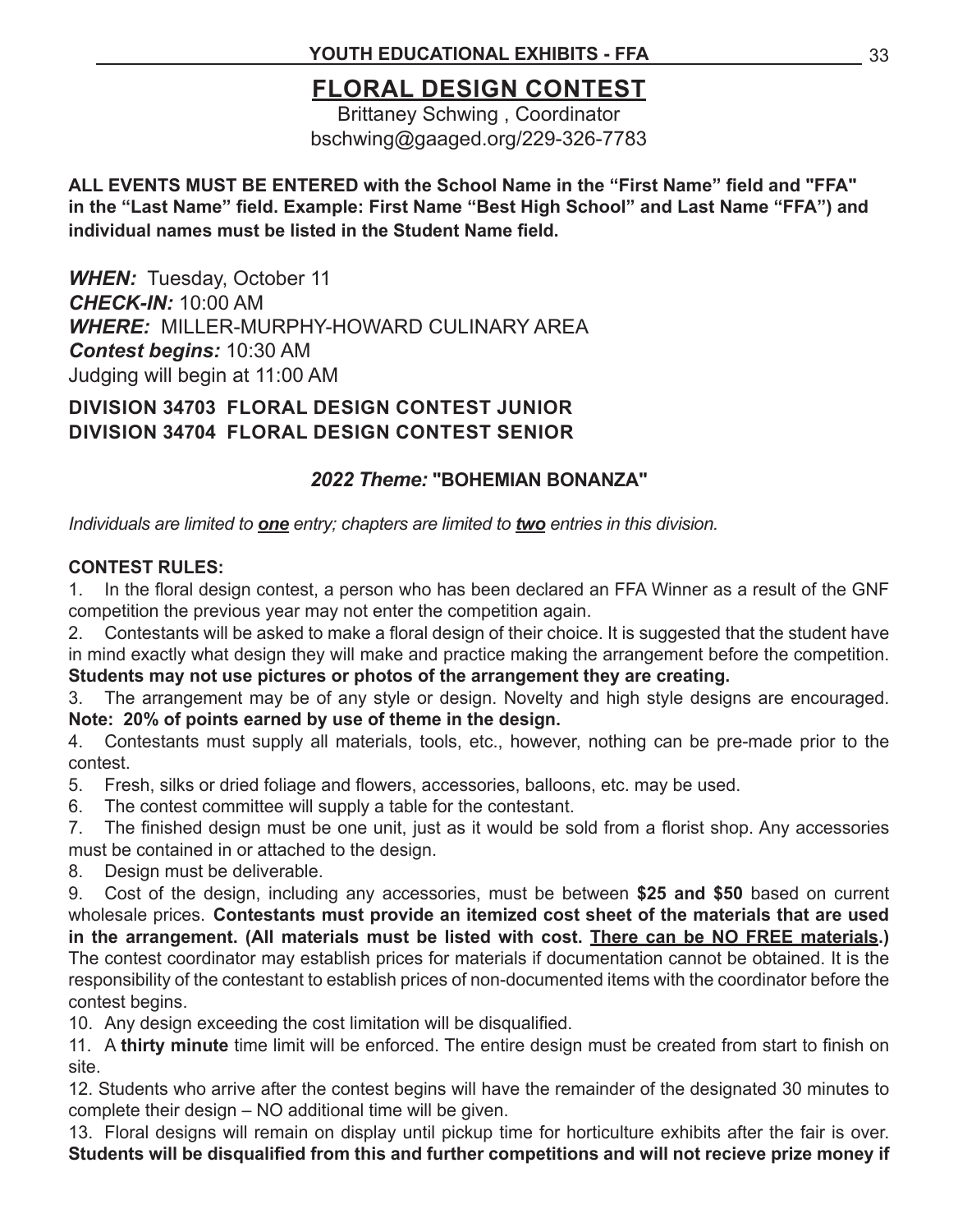#### **projects are taken home after the event.**

14. Floral Designs will be judged as follows: Theme (20 pts.), Design (20pts), Technique & Workmanship (20pts), Balance & Color Interest, (20pts), Functionality & Suitability (10pts), and Judge's Choice (10 pts).

| <u>1st</u> | <u>2nd</u> | 3rd  | <u>4th</u> | 5th-7th | 8th-10th |
|------------|------------|------|------------|---------|----------|
| \$75       | \$60       | \$50 | \$40       | \$30    | \$20     |

Points will be awarded based on premiums. Example \$75 = 750 points, \$60 = 600 points, etc.

Explanation of Floral Arrangement Terms:

**Design**: Design is the overall shape or form of composition, a planned relationship of the parts. The elements of design include: line (linear patterns attracting the eye to the focal point); form (three dimensional shape); texture (surface appearance of materials); color (use of tints, tones, shades of hues); the pleasing way in which lines, textures, sizes and colors are blended or contrasted; and the tying together of the parts by the combination of good design, balance and harmony.

**Technique & Workmanship**: The method used to put the arrangement together and how well the arrangement withstands use and movement, soundness of construction.

**Balance & Color Interest** : Visual stability: determined by the relative sizes of material and relative darkness or lightness, and the placement of them.

**Functionality & Suitability**: Appropriateness of arrangement for use intended.

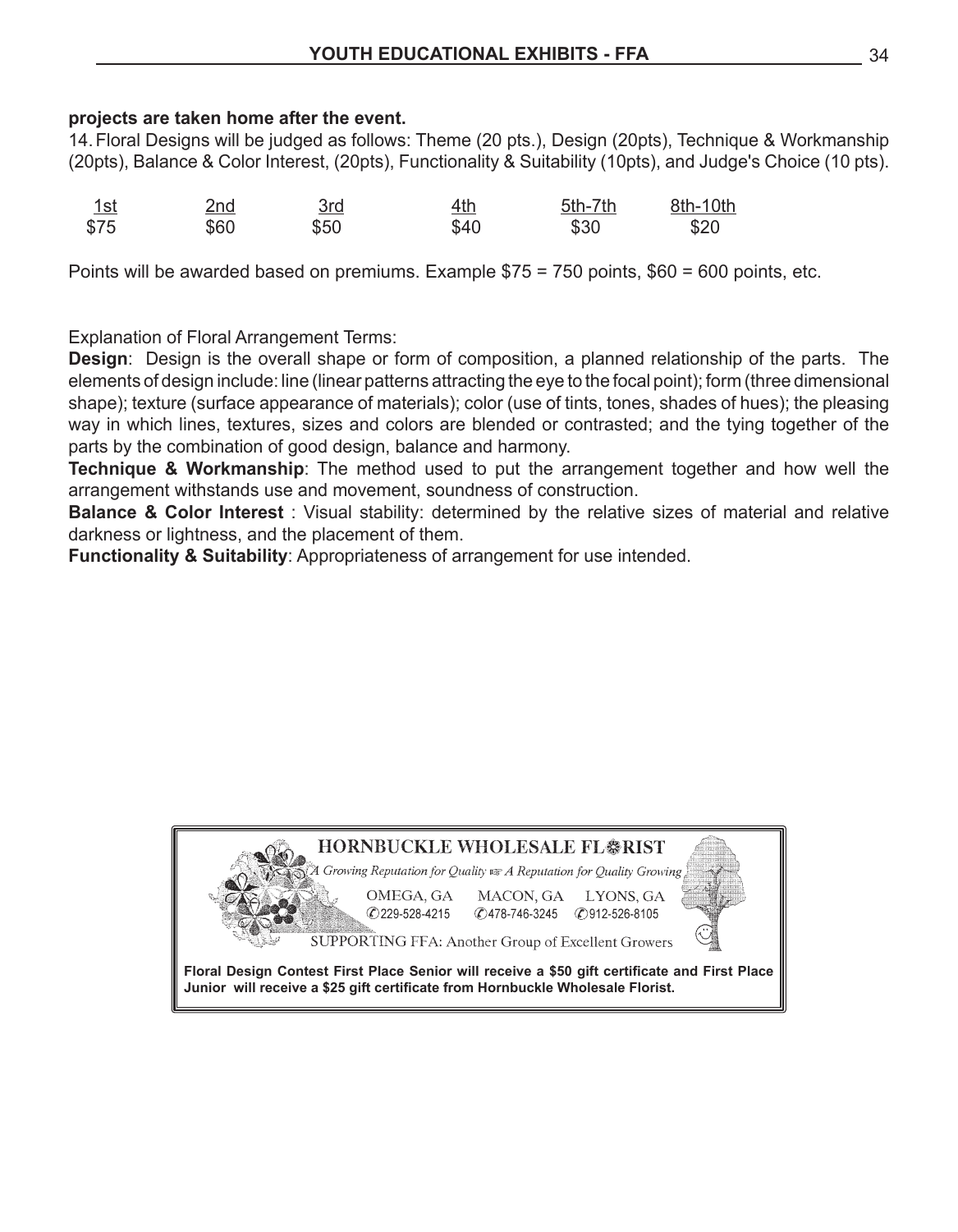#### **HORTICULTURE PLANT ID CONTESTS**

Melissa Riley, Coordinator 478-825-6067

**ALL EVENTS MUST BE ENTERED with the School Name in the "First Name" field and "FFA" in the "Last Name" field. Example: First Name "Best High School" and Last Name "FFA") and individual names must be listed in the Student Name field.**

*WHEN:* Tuesday, October 11 *CONTEST:* 10:00 AM - 2:00 PM *WHERE*: FOSTER RHODES BEEF & DAIRY ARENA

#### **DIVISION 34803 - JUNIOR FLORICULTURE CONTEST (INDIVIDUAL) DIVISION 34804 - SENIOR FLORICULTURE CONTEST (INDIVIDUAL)**

#### **DIVISION 35003 - JUNIOR NURSERY LANDSCAPE CONTEST (INDIVIDUAL) DIVISION 35004 - SENIOR NURSERY LANDSCAPE CONTEST (INDIVIDUAL)**

#### 1. **Check-in**

 Students will check in at the lobby of the Beef and Dairy Arena, at their designated time assigned by the event coordinator. Those not participating in the contest will then be asked to wait outside the building until their assigned time.

#### 2. **Eligibility**

Each school may enter up to 10 students in Floriculture and 10 students in Nursery Landscape, for a total of up to 20 students per school). All participants will be considered for individual awards. Example: A single school may enter 10 floriculture students, 2 entries may be junior division and 8 senior division OR 5 entries may be junior division and 5 may be senior division, OR 10 juniors division only OR 10 division seniors only. **Chapters must register each student through the GNFA online registration process.**

**NOTE: State winning Floriculture and Nursery/Landscape teams are encouraged to participate in the plant identification contests as practice, but will not be allowed to compete for placings.**

#### 3. **Identification of Plant Material**

 Twenty-five specimens from the Georgia Floriculture/Nursery Landscape Plant Identification List will be displayed for contestants to identify. Twenty-five minutes will be allowed for this phase of the contest.

#### 4. **Scoring**

 Scoring for both junior and senior teams will be the same. One point will be awarded for each correct answer. The team score will be the total of the individuals' scores on each team.

#### **5. Tie Breakers**

 Senior division will use 10 samples of plants, equipment and disorders from FFA CDE list. Junior division will use 10 samples of plants/plant parts and equipment from the junior lists.